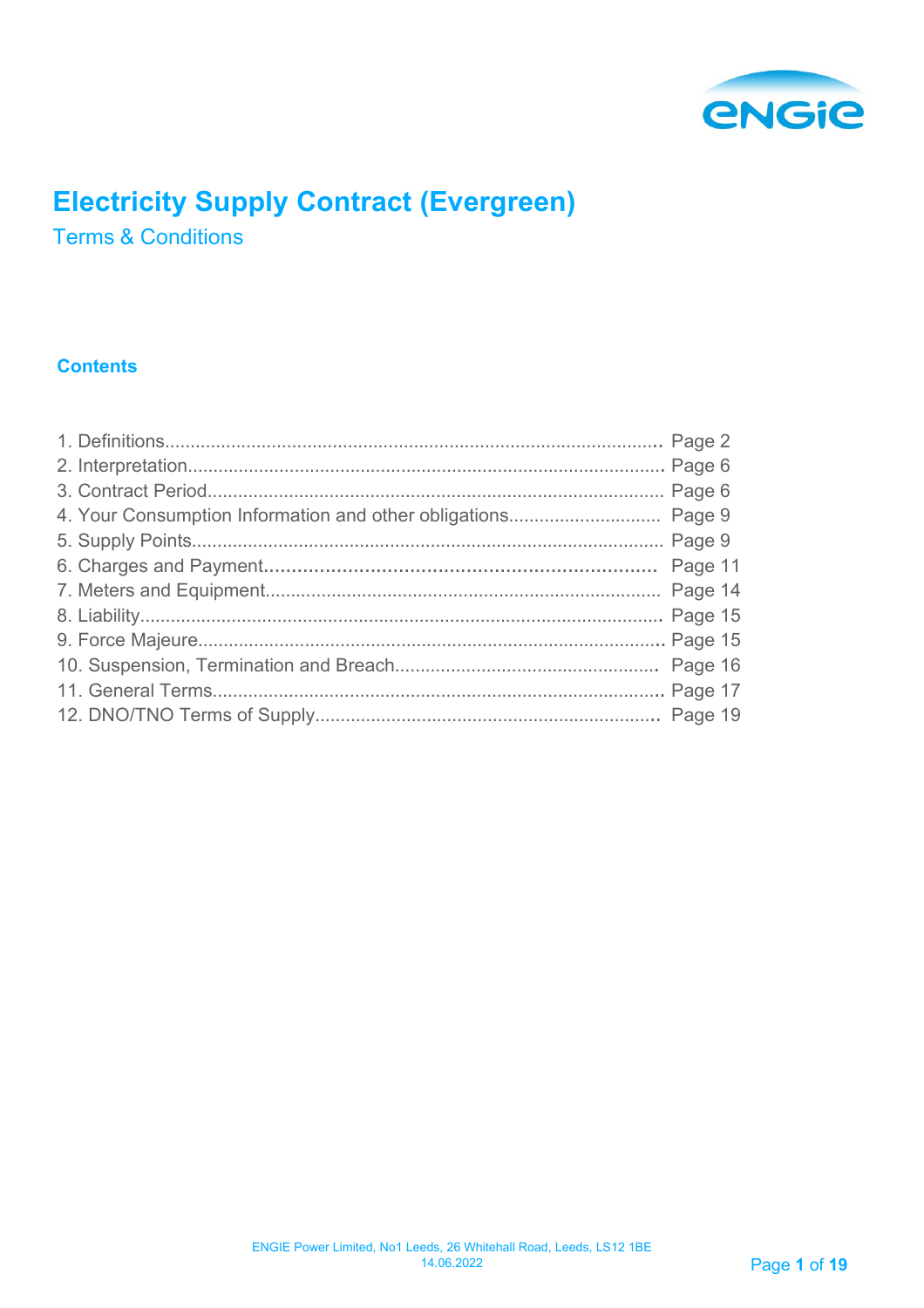## **1 Definitions**

The following definitions shall apply to this Supply Contract:

**"AAHEDC Charges"** shall have the meaning set out in clause 6.24;

**"Access Rights"** means our right or our subcontractors' or agents' right to all reasonable access to all Supply Points (subject only to your reasonable requirements as to health and safety and site security) at any time;

**"Acts"** means the Energy Acts, the Electricity Act and the Utilities Act and any regulations made hereunder both as amended or re-enacted from time to time;

**"Associated Companies"** means any wholly owned subsidiary of ENGIE Supply Holding UK Limited, including ENGIE Power Limited, ENGIE Gas Limited and ENGIE Gas Shipper Limited;

**"Authority"** means the Gas and Electricity Markets Authority established pursuant to section 1 (1) of the Utilities Act;

**"BSUoS Charges"** means as defined in Clause 6.18 of this Supply Contract;

**"Buy-Out Fund"** means as is set out in the Renewables Obligation Order (but for the avoidance of doubt shall include for the purposes of this Supply Contract any fund established on the same or similar principles as the Buy-Out Fund to hold payments which are made late to the Buy-Out Fund and any fund established to hold payments made to compensate the Buy-Out Fund in respect of payment defaults);

**"Buy-Out Price"** means the amount in £/MWh which Registered Suppliers must pay the Authority towards their Renewable Obligation. This amount is updated annually, subject to indexation in accordance with RPI and is published on the Authority's website;

"**Capacity Market"** means the capacity market mechanism introduced pursuant to Schedule 2 of the Energy Act 2013;

**"Capacity Market Charge"** means the charge attributable to the Capacity Market payable by you under the Supply Contract;

**"CFD FIT"** means the Contracts for Difference: Feed in Tariff mechanism introduced pursuant to Schedule 2 of the Energy Act 2013;

"**CFD FIT Charges**" shall have the meaning set out in clause 6.20;

**"Charges"** means the Commodity Charges and other charges specified in the Supply Contract, (including the Supply Costs, Transportation Costs, Meter Rental, and Costs, as applicable), which shall be charged in respect of the Supply Period plus the applicable Value Added Tax (**"VAT"**) and Climate Change Levy (**"CCL"**);

**"Climate Change Levy"** means as set out and defined in the Finance Act 2000 and all and any subsequent amending legislation from time to time;

**"Commodity Charges"** means the element of the Charges charged in respect of the volume of electricity consumed at each Meter Point;

**"Consumption Data"** means actual meter readings from the Equipment received by us from you, or the appointed Service Provider, during the Supply Period showing the actual consumption of electricity in respect of each Meter Point;

**"Consumption Invoice"** means the invoice we shall send to you on the Invoicing Date setting out the Charges, in relation to the Invoicing Period;

**"Consumption Threshold"** means as defined in Clause 6.30.2;

**"Default Contract Rate"** means the rates and charges published on the Website, which shall be payable by you where you continue to consume electricity after the Termination Date;

**"De-energise"** means the taking of action to stop the flow of electrical current from the DNO or TNO to any structure, switchgear, equipment, line or device used by you at the Supply Point and **"De-energisation"** shall be construed accordingly;

**"Disconnect"** means the permanent electrical disconnection of any structure, switchgear, equipment, line or device used by you at the Supply Point from the DNO or TNO and **"Disconnection"** shall be construed accordingly;

**"Distribution Network Operator (DNO)"** means the distribution licence holder (or exempt operator) who owns and/or operates the electricity distribution system through which electricity is conveyed to the Supply Point where the Supply Point is not connected directly to the Transmission Network Operator;

"**Domestic Sites"** means any premises occupied as a private dwelling (including any garden, yard, garage, outhouse, or other appurtenance of such premises which is not used in common by the occupants of more than one such dwelling). Where this definition is used to apply to Supply Points located in Scotland, such definition shall be extended to include the word "stair";

**"DUoS Charges"** shall have the meaning set out in clause 6.25;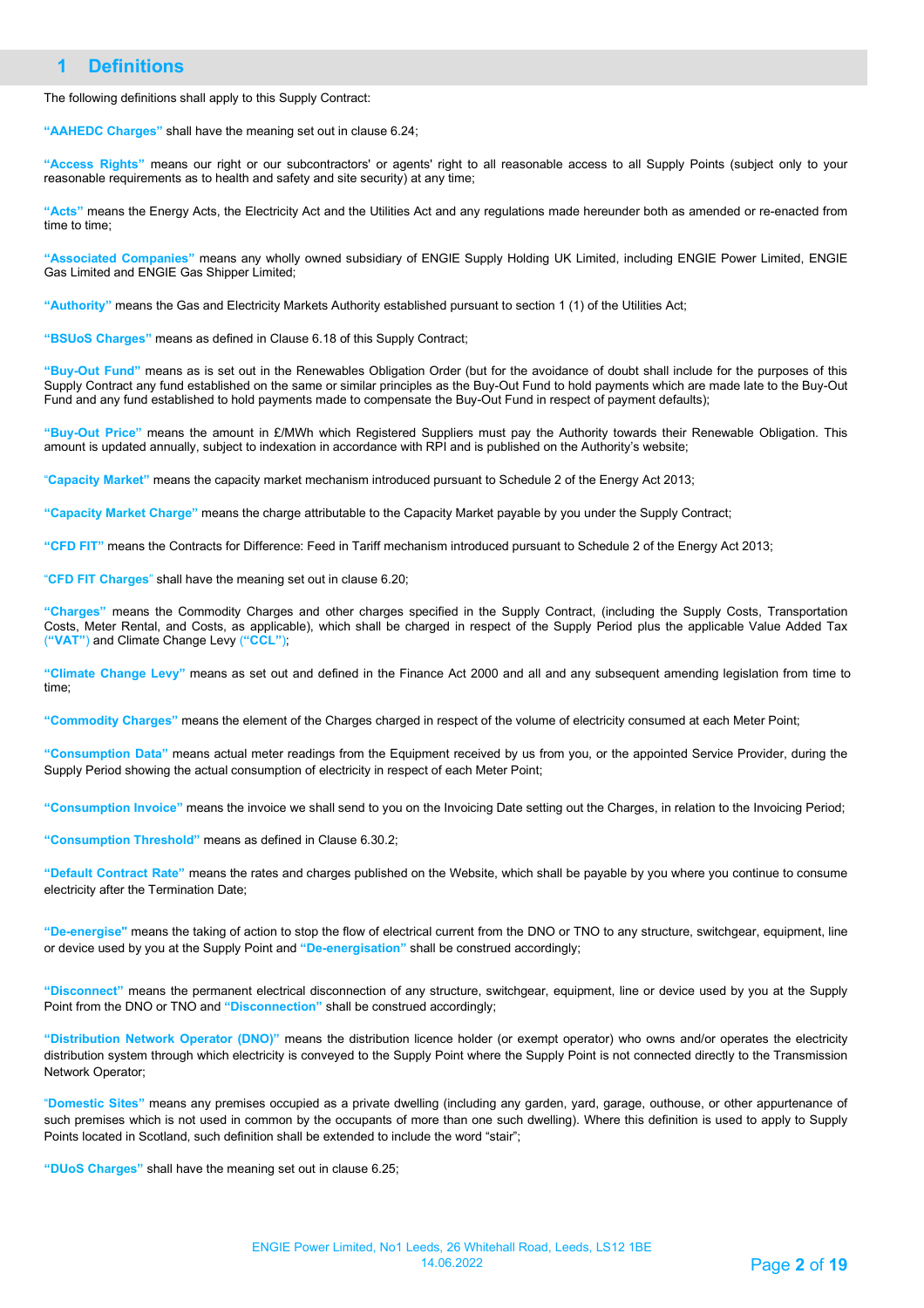**"Economic Loss"** means loss of profits, interest, business, goodwill or commercial, market or economic opportunity, whether direct or indirect and whether or not foreseeable. For the avoidance of doubt, our margin or management and administration fees and any Mark to Market Loss are not Economic Losses and shall not be construed as such;

**"EFA Calendar"** means the calendar for the trading of wholesale power within the UK as set by the Futures and Options Association (FOA);

**"Electricity Act"** means the Electricity Act 1989;

**"Energy Acts"** means the Energy Act 1976, and the Energy Act 2004 and Energy Act 2011;

**"Energy Intensive Industries"** or **"EIIs"** means industries classified as energy intensive users with supporting certification;

**"Equipment"** means any meters, smart meters, data loggers, mains, telecommunications, automated meter readers or other equipment provided for the purpose of supplying and ascertaining the quantity of electricity supplied hereunder;

**"Erroneous Transfer"** means as defined in the Master Registration Agreement;

**"Feed in Tariff"** or **"FiT"** means the scheme introduced by government in April 2010 to promote the uptake of renewable and low-carbon electricity generation technologies;

**"FiT Charges"** shall have the meaning set out in clause 6.23;

**"Force Majeure"** means any circumstances or event beyond the reasonable control of either Party which directly causes the affected Party to be unable to comply with all or a significant part of their obligations under this Supply Contract, but excluding strikes, lockouts, labour disputes, changes to economic conditions and lack of funds;

**"Framework Agreement"** means any joint, multi-party, or consortium framework agreement, in all cases forming part of the Supply Contract, whether agreed at the same time as this Supply Contract or subsequently agreed in writing between the Parties and setting out certain matters which vary, amend or are supplementary to the Supply Contract;

**"Independent Network"** means any supply network where the Supply Point is not directly connected to the DNO or TNO;

#### **"Industry Agreements"** means:

- the Master Registration Agreement and Data Transfer Agreement (MRA and DTA);
- the Distribution Connection and Use of System Agreement (DCUSA);
- the Balancing and Settlement Code (BSC);
- our Licence;
- the Acts;
- Smart Energy Code;
- Smart Meter Installation Code of Practice; and
- any other code, agreement or legally binding obligation imposed on us, or into which it is, or becomes necessary, for us to enter in order to supply electricity;

**"Initial Consumption Forecast"** means your first set of best estimates for the consumption of electricity as set out in the Quotation Document (and in respect of flexible products, also in Table A of the Product Appendix), which may be either annual or monthly figures, or cover some other specified time period, (but excluding the impact of Supply Points added or removed after the original Start Date) which shall comprise forecast information either provided by you to us or our historical consumption data, or the estimated annual consumption of the Supply Point(s);

**"Invoice(s)"** means Consumption Invoices, Reconciliation Invoices or invoices in respect of any other Charges due to us from you pursuant to this Supply Contract;

**"Invoicing Date"** has the meaning given in the Quotation Document;

**"Invoicing Period"** has the meaning given in the Quotation Document;

**"Irrevocable Offer"** means your irrevocable offer to enter into the Supply Contract by your signing and dating of the Quotation Document;

**"Licence"** means any Licence under section 6(1) (d) of the Electricity Act;

**"Maximum Supply Capacity"** means the maximum amount of electricity, expressed in kVA, that each Supply Point can accept by way of a volume of electricity at any given time and as determined by the DNO or TNO from time to time;

**"Mark to Market Loss"** means the negative difference between the wholesale market price at the date we were contractually obliged or entitled to purchase the electricity and the wholesale market price on the date we were contractually obliged or entitled to sell it back to market, after adding all transaction fees and other costs directly associated with the sell back;

**"Mark to Market Gain"** means the positive difference between the wholesale market price at the date we were contractually obliged or entitled to purchase the electricity and the wholesale market price on the date we were contractually obliged or entitled to sell it back to the wholesale market after deducting all transaction fees and other costs directly associated with the sell back;

**"Meter Point"** has the meaning given to such expression in the Industry Agreements (including Half Hourly (HH) and Non-Half Hourly (NHH) Meter Points) and identified by a specific Meter Point Administration Number (MPAN) in the Quotation Document;

**"Metering Costs"** means a component (if any) of the Charges, comprising any charges relating to the installation, provision, rental and maintenance of your Equipment in situ at the Supply Point on the signature Date;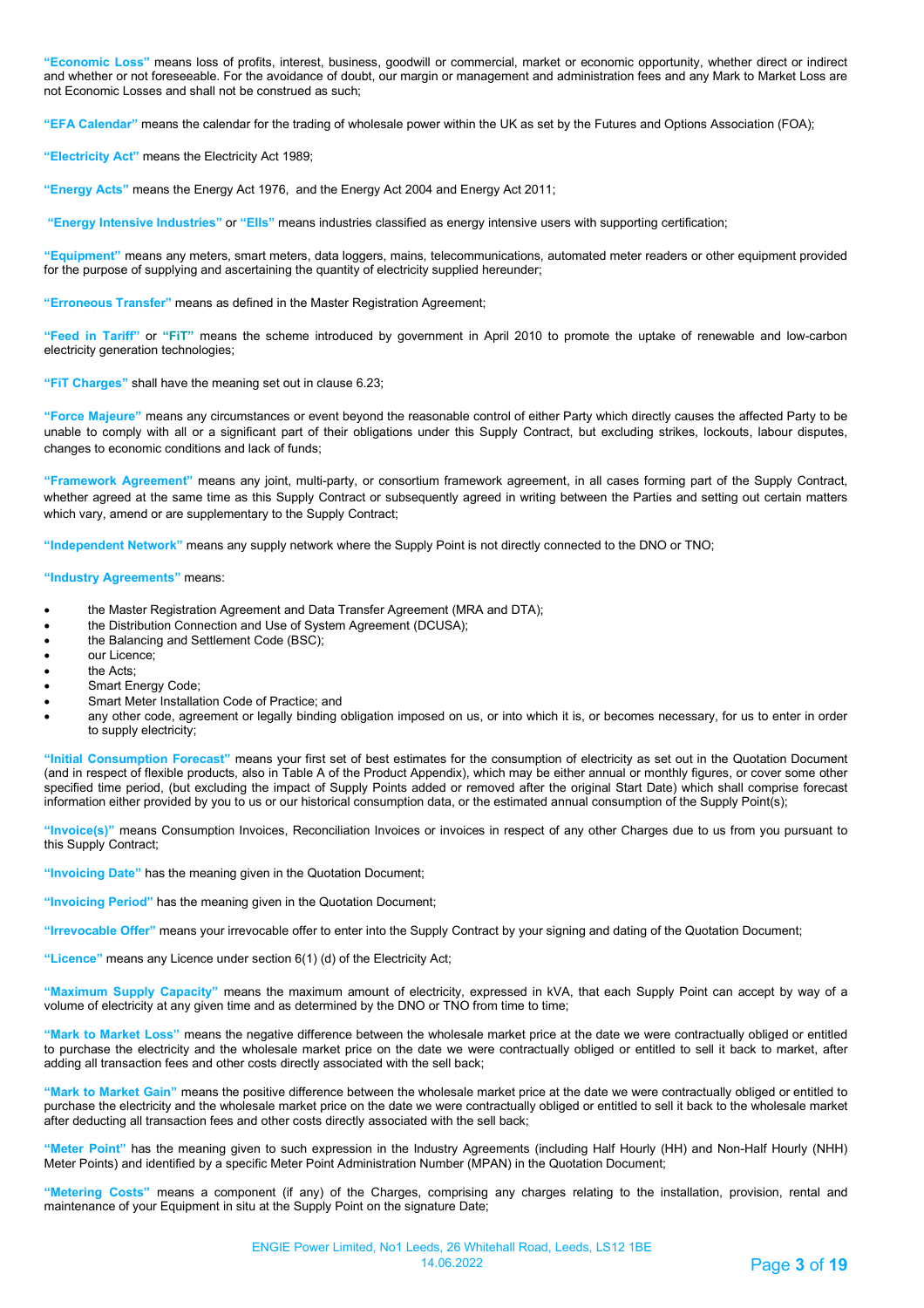**"Meter Reading Costs"** means the cost of reading, and obtaining Consumption Data from, your Equipment;

**"Meter Rental"** means the aggregate of the Metering Costs and Meter Reading Costs;

**"Micro Business Consumer"** means a company supplied or requiring to be supplied with gas or electricity at non-domestic sites which has any or all of the following; (i) an annual consumption of electricity of not more than 100,000 kWh; or (ii) an annual consumption of gas of not more than 293,000 kWh; or (iii) fewer than ten (10) employees (or their full time equivalent) and an annual turnover or annual balance sheet total not exceeding €2 million;

**"Micro Business Terms"** means the additional terms and conditions which will be appended to this Supply Contract and applicable to the Supply where you are a Micro Business Consumer;

**"NTC"** means the National Terms of Connection conferred by DCUSA Limited;

"**Optimisation Services**" means balancing service provided to the ESO (Electricity System Operator) and DNO which, should you elect to participate in, we will manage for you;

**"Parties"** means both us and you and **"Party"** is either one of us;

**"Payment Date"** means unless amended in accordance with Clauses 10.7.8 and 10.7.9; (a) in relation to Consumption Invoices, the date as defined in the Quotation Document; and (b) in relation to all other Invoices the date as specified on the Invoice;

**"Payment Method"** means by means of direct debit, or as otherwise set out on your Quotation Document;

**"Product Appendix"** means the appendix detailing the product type, purchasing and sell back mechanism, and/or any other specific provisions, including any appendix detailing added value services, and forming part of the Supply Contract;

**"Quotation Document"** means the document detailing the Supply Point details, Initial Consumption Forecast and the Charges and forming part of the Supply Contract;

**"Reconciliation Final"** means the run of BSUoS Charges published by National Grid which occurs fourteen (14) months after the Settlement Day;

**"Reconciliation Invoice"** means an invoice that includes an item or items debiting or crediting your account as a result of a calculation by us of the difference between (a) the Charges which ought to have been levied; and (b) the actual Charges that were levied during the Reconciliation Period;

**"Reconciliation Period"** means the period to which a Reconciliation Invoice refers, the beginning and end dates of which are stated on the Reconciliation Invoice;

**"Registered Supplier"** means an electricity supplier licensed under the Electricity Act and registered with the Authority;

**"Related Entity"** means (i) a subsidiary of you or a holding company of you or any subsidiary of that holding company, as such terms are defined in the Companies Acts 2006, (ii) where you and a proposed new tenant or occupant of the Property have an individual with authority, director, company secretary or an individual or entity with Control in common, where, "Control " is defined as the ability to control or direct, directly or indirectly, the board, executive body, decision making process or management of an entity by virtue of ownership, right of appointment, right to control or election or appointment, or voting rights, (iii) an individual with authority, director, company secretary or entity/individual with Control in relation to a proposed new tenant or occupant is a family member of an individual with authority, director, company secretary or an individual or entity with Control, in you, or (iv) a proposed new tenant or occupant otherwise has an identifiable relationship with you;

**"Relevant Transfer Date"** means:

- (a) the day after the date on which you enter into an electricity supply contract (including if relevant this Supply Contract) with any Registered Supplier; or
- (b) if after entering into an electricity supply contract there is a period of time within which you may decide not to proceed with the contract (a **"Cooling Off Period"**), the Relevant Transfer Date shall be the earlier of –
	- (i) the day after the date on which that Cooling Off Period ends;
	- (ii) fourteen (14) days after the date on which you entered into a new contract.

For the avoidance of doubt there is no such Cooling Off Period applicable to this Supply Contract and your entry into this Supply Contract is as set out at Clause 3.1.

**"Renewables Obligation"** means the obligation, set out in the Renewables Obligation Order, on Registered Suppliers in the United Kingdom to ensure a growing proportion of their electricity sales are from eligible renewable sources of electricity;

**"Renewables Obligation Level"** means for each obligation period (as defined in the Renewables Obligation Order) the level of Renewables Obligation determined by the Secretary of State for the obligation period and published on the Authority's website;

**"Renewables Obligation Order"** means the Renewables Obligation Order 2009 (SI 2009/785) and the Renewables Obligation Order (Scotland) 2009 (SSI 2009/140) as these are amended, restated, re-enacted and/or replaced from time to time;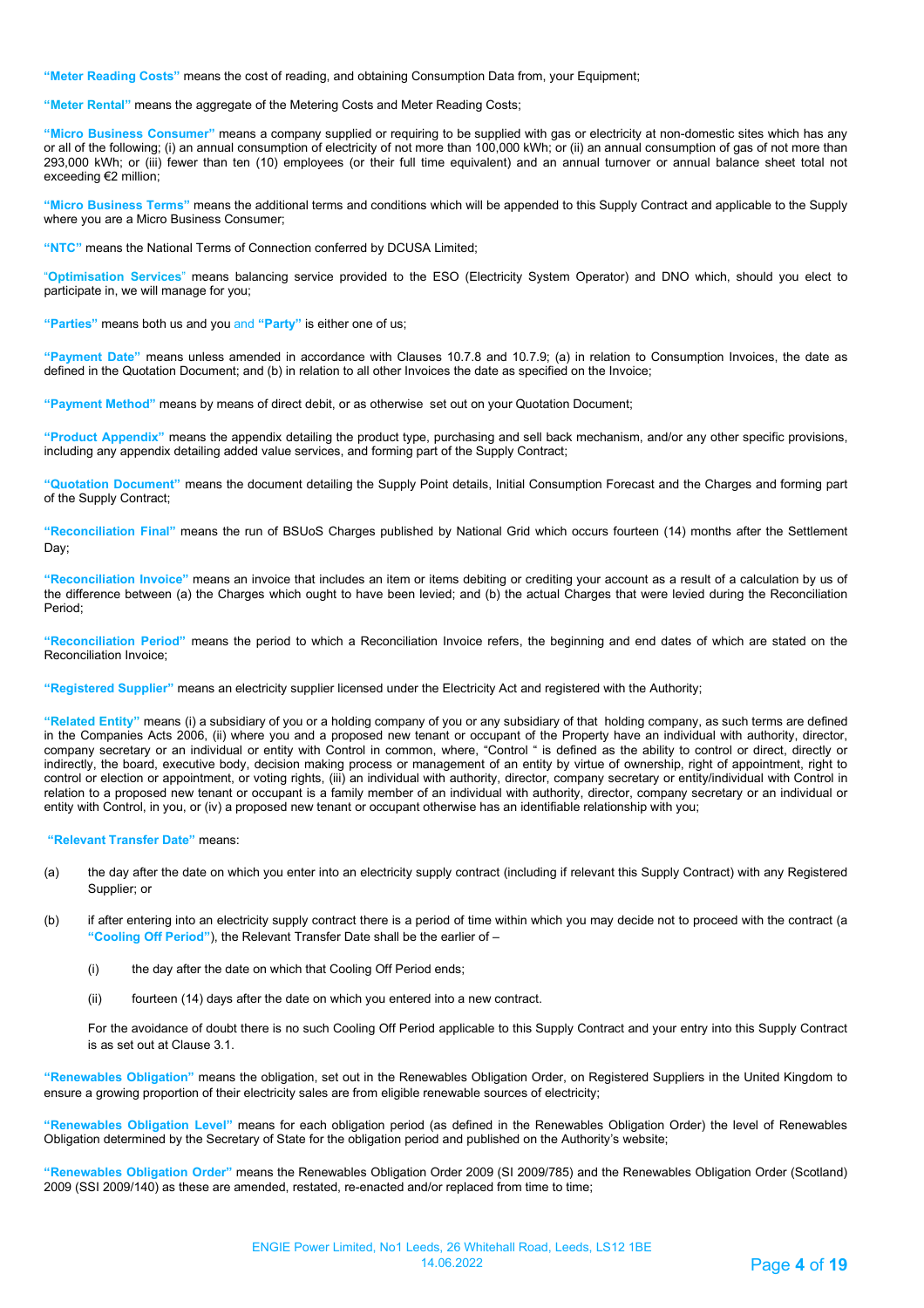**"Review Date"** means the date as specified on the Quotation Document and each subsequent anniversary of that date until terminated in accordance with the terms of this Supply Contract;

**"Revised Consumption Forecast"** means your (or, pursuant to Clause 4.4, our) on-going written best estimate of your projected future electricity consumption for each remaining period (i.e. day/month) after the date of such forecast, estimating electricity consumption for each such future period of the Supply Period on an on-going basis (and including for the avoidance of doubt, the impact of any Supply Points added or removed after the Start Date) and which we agree to use to purchase and/or sellback any electricity;

**"Security Deposit"** means at our option either (i) a cash amount, together with you and us entering into a deposit agreement in a form acceptable to us; or (ii) a letter of credit from such financial institution and in such form of wording as is acceptable to us; or (iii) such other form of security as we may request or accept, including but not limited to any form of third party guarantee or indemnity; or (iv) a pre-payment or other form of payment plan and in the case of (i) to (iii) inclusive, in an amount which we reasonably consider would constitute the Charges equivalent to a period of four (4) calendar months calculated on a reasonable estimate of consumption, or such applicable longer period to reflect any extended payment terms that have been agreed with you;

**"Service Providers"** means any meter reading agent, data collector, meter operator, meter asset maintainer, meter asset provider, data aggregator, automated meter reading providers and any other third party appointed to act for or on behalf of either Party;

**"Settlement"** means the industry arrangements whereby the physical volume of electricity consumed by an electricity supplier is quantified and offset against the volume of energy notified to the industry as contracted for by an electricity supplier over a given period, and used to calculate that supplier's charges;

**"Settlement Day"** means the period from 00:00 hours to 24:00 hours on each calendar day;

**"Settlement Final"** means the first run of BSUoS Charges published by National Grid which occurs sixteen (16) Working Days after the Settlement Day;

**"Side Letter"** means any side letter forming part of this Supply Contract, or subsequently agreed in writing between the Parties to be part of this Supply Contract and setting out certain matters which vary, amend or are supplementary to the terms of the Supply Contract;

**"Signature Date"** means the date on which we accept your Irrevocable Offer to enter into the Supply Contract by our signing and dating of the Quotation Document;

**"Smart Meter"** means a meter we can read remotely to measure how much electricity you are using, without having to visit the Supply Point, including, as appropriate, the communications hub and ancillary equipment serving same, including an AMR meter;

**"Start Date"** means the date on which you intend to start to receive a supply of electricity from us on the terms of the Supply Contract as set out in the Quotation Document;

**"Supply"** means the provision of electricity by us to you under this Supply Contract;

**"Supply Contract"** means the Quotation Document and where applicable, the Product Appendix and any Side Letter(s), Framework Agreement(s) , addendums and Variation or Amendment Agreements, together with these Terms and Conditions;

**"Supply Costs"** means the cost, charge, amount or value at any given time, of each of the following items, as appropriate; (1) wholesale energy costs, (2) shape costs, (3) BSUoS Charges, (4) TNUoS Charges, (5) Capacity Market Charges, (6) DUoS Charges, (7) CFD FiT Charges, (8) FiT Charges, (9) AAHEDC Charges, (10) imbalance charges, (11) Elexon charges, (12) management or administration fee, (13) cash flow costs, (14) Renewables Obligation, (15) transmission losses and any other items which impact on, or affect, the cost of the supply of Electricity to you;

**"Supply Period"** means for a Supply Point, the period beginning on the Start Date and ending on the Termination Date;

**"Supply Point"** means a combination of one or more Meter Points at the same location as set out in the Quotation Document;

**"Termination Date"** means either (a) the Review Date determined by us or you serving notice in line with Clause 3; or (b) such earlier date where the Supply Contract is terminated in accordance with these Terms and Conditions (including pursuant to clause 5.14);

**"Terms and Conditions"** means the terms and conditions set out in this document;

**"TNUoS Charges"** means as defined in Clause 6.17;

**"Transmission Network Operator" (TNO)** means National Grid Electricity Transmission plc (or its successor as national electricity transmission system operator for Great Britain);

**"Transportation Costs"** means a component of the Charges, comprising those charges payable to the TNO and/or DNO for the use of their networks as applicable from time to time under the Industry Agreements including those charges more specifically referred to as "DUoS" and "TNUoS" and specified as "Included in the Unit Rate", "Fixed" or "Pass-Through" in the Quotation Document or as otherwise notified to you as payable during the Supply Contract from time to time;

**"Unit Rate"** means as set out in the Quotation Document;

**"Utilities Act"** means the Utilities Act 2000;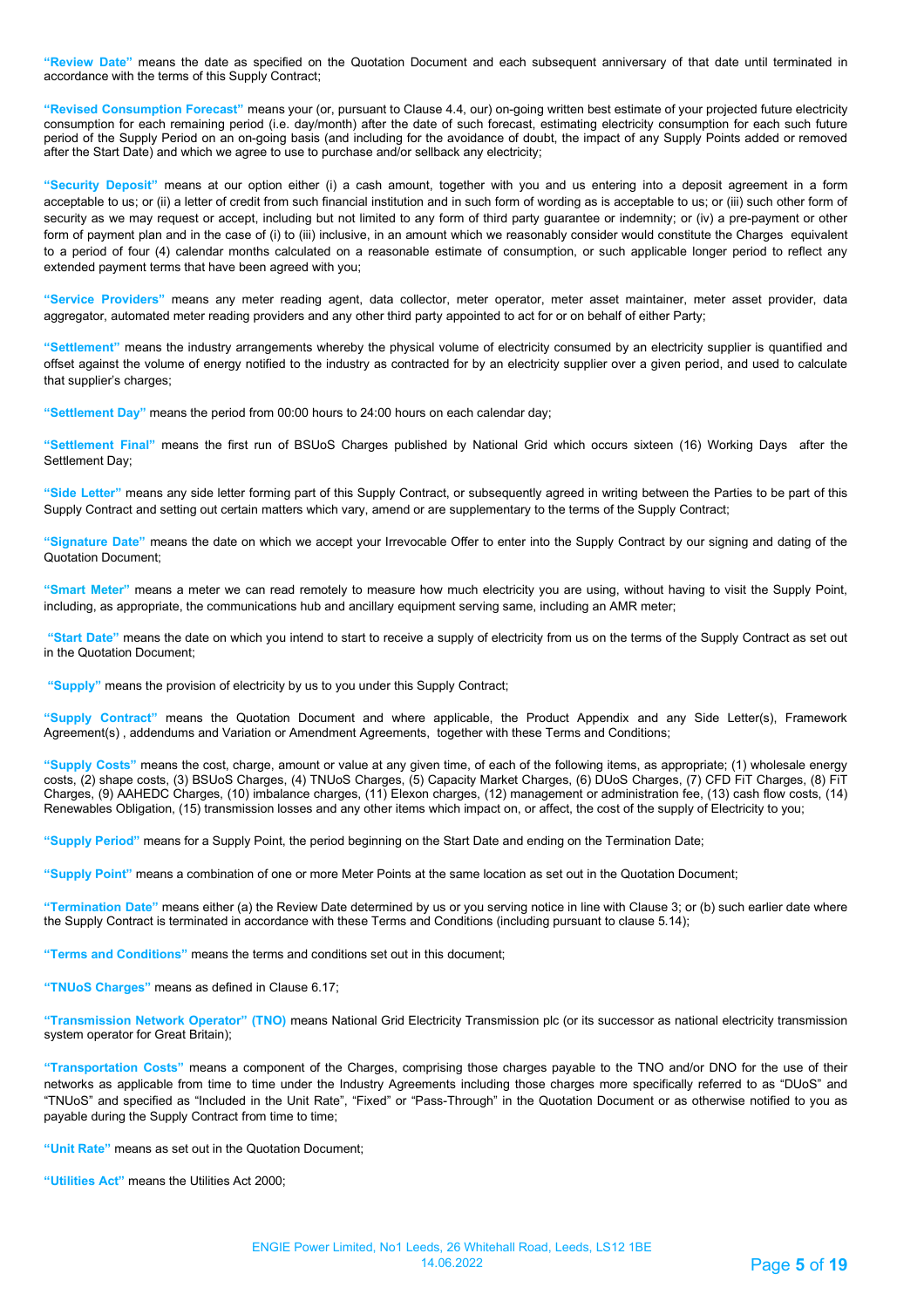**"Variation or Amendment Agreement"** means any variation or amendment agreement entered into by the Parties during the Supply Period which varies or amends the terms of the Supply Contract;

**"Website"** means our website at business.engie.co.uk or such other address as we notify you of in writing and in each case as updated or amended from time to time;

**"We/us/our"** means ENGIE Power Limited (Registered No 4236804) whose registered offices are at No 1 Leeds, 26 Whitehall Road, Leeds, West Yorkshire LS12 1BE;

**"Working Day"** means Monday to Friday inclusive but excluding days identified as Bank Holidays in England;

**"you" or "your"** means the person or organisation who makes the Irrevocable Offer as identified as the "Customer" in the Quotation Document.

### **2 Interpretation**

- 2.1 References to statutory or regulatory provisions or Industry Agreements include any amendments, variations, consolidations or replacements, regulations made there under, re-instatements, or re-enactments made from time to time.
- 2.2 The expression "including" shall be construed without limitation.
- 2.3 Words and expressions used in these Terms and Conditions but not defined in Clause 1 are instead defined in the Quotation Document or Product Appendix.
- 2.4 Words and expressions used in this Supply Contract but not defined shall where appropriate be construed:
	- 2.4.1 as they are defined in the Acts or in the Industry Agreements; or
	- 2.4.2 in accordance with their wider usage in the electricity industry generally.
- 2.5 Should any conflict arise between the content of this Supply Contract and the Industry Agreements then the Industry Agreements shall take precedence.
- 2.6 Where there is more than one Supply Point in the Quotation Document, then reference to a Supply Point is deemed to mean all the Supply Points each on an individual basis and the Supply Points shall have a combined Initial Consumption Forecast, Revised Consumption Forecast and Consumption Threshold.
- 2.7 The Supply Contract documents shall be construed in the following order of priority in the event of a conflict of terms:
	- 2.7.1 any Variation or Amendment agreement; then
	- 2.7.2 any Side Letter; then
	- 2.7.3 any Micro Business Terms; then
	- 2.7.4 any Framework Agreement; then
	- 2.7.5 any Product Appendix; then
	- 2.7.6 the Quotation Document, then
	- 2.7.7 these Terms and Conditions.
- 2.8 Unless the context otherwise requires, words in the singular shall include the plural and words in the plural shall include the singular.

## **3 Contract Period**

#### **Commencement of Supply Contract**

3.1 We shall accept your Irrevocable Offer and this Supply Contract shall become binding on both Parties in relation to all Supply Points on the Signature Date.

#### **Transfer of Supply from your previous Supplier**

- 3.2 We shall use our reasonable endeavours to become the Registered Supplier to the Meter Points on the Start Date and in any event, we shall co-operate with your existing supplier to enable the transfer to be completed within twenty one (21) days of the Relevant Transfer Date unless:
	- 3.2.1 you request that the transfer takes place over a longer time period; or
	- 3.2.2 one or more of the conditions in Clause 3.2.3 applies.
	- 3.2.3 The conditions applicable to Clause 3.2.2 are that, on or after the Relevant Transfer Date:
		- (a) we do not have all of the information required in order to complete the transfer and: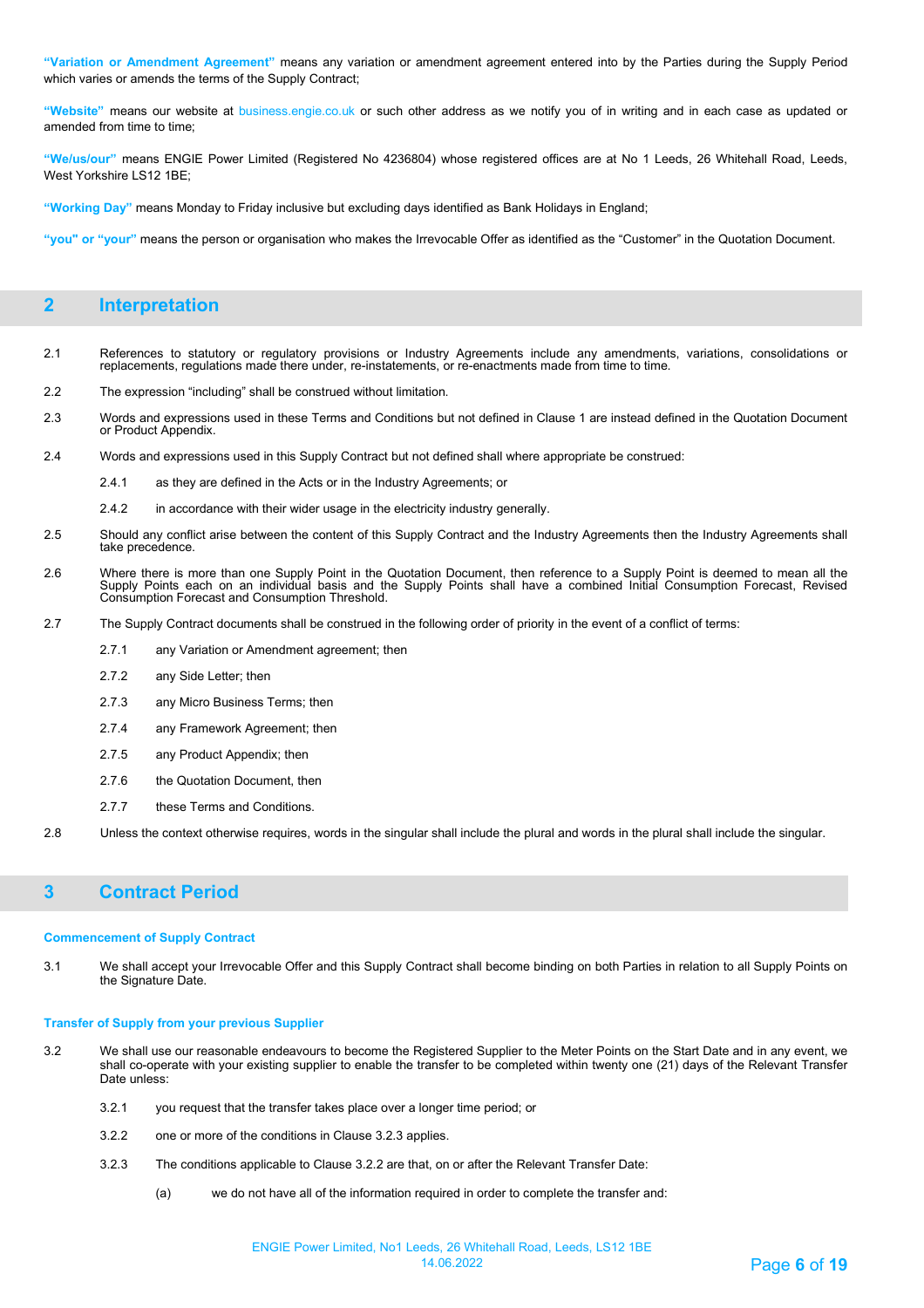- (i) we have taken all reasonable steps to obtain the missing information from you and you have not provided that information, or the information you provided is incorrect; and
- (ii) that information is not readily available to us from another source; or
- (b) we are prevented from completing the transfer in accordance with this Clause 3.2 due to any other circumstance caused by you; or
- (c) you are receiving electricity supply by a distribution exemption holder as defined in section 64 of the Electricity Act; and
	- (i) you or the supply exemption holder has required a physical connection to be made in accordance with paragraph 7(2) of Schedule 2ZA of the Electricity Act and that physical connection has not yet been made; or
	- (ii) the distribution exemption holder has specified, in a notice under paragraph 1(5)(6)(a)(i) of Schedule 2ZA of the Electricity Act, a metering arrangement which it considers would be required for access to be given to us and that metering arrangement is not yet in place; or
- (d) your existing supplier enters an objection under the customer transfer process in accordance with the Industry Agreements to prevent us from registering the Supply Point. In this case the twenty one (21) day period will commence when the objection is removed.
- 3.2A We will not charge you for the transfer of the Supply Point from your existing supplier. However, and for the avoidance of doubt, all other Charges, including any Security Deposit due under the terms of this Supply Contract will be, and will remain, due and payable on the transfer of the Supply Point to us.

#### **Conditions of Supply at the Start Date**

- 3.3 Subject to Clauses 9, 10, and 12, we shall use our reasonable endeavours to provide a Supply of electricity to all Meter Points for which we become the Registered Supplier in accordance with this Supply Contract for the Supply Period.
- 3.4 Our supply to you pursuant to Clause 3.3 is conditional upon:-
	- 3.4.1 us having in place for the full duration of the Supply Period, a credit insurance policy with our insurer on terms which are acceptable to us, in relation to your account with us; or
	- 3.4.2 where we are unable to obtain and/or retain an acceptable credit insurance policy, as detailed in Clause 3.4.1 above, we shall be entitled in our sole discretion at any time, including prior to the Start Date, to:
		- (a) require that you provide a Security Deposit within ten (10) Working Days of receiving our request for the same pursuant to this clause; or
		- (b) (including where we have requested a Security Deposit in accordance with clause 3.4.2(a) and you have failed to provide one) elect not to become the Registered Supplier for one or more of the Meter Points in accordance with clause 3.2 and to terminate this Supply Contract accordingly by giving you notice.
- 3.4A Where we elect not to become the Registered Supplier and to terminate this Supply Contract in accordance with clause 3.4.2, we shall<br>be entitled to sell back on the wholesale market any electricity forward purchased f and to invoice you in respect of any Mark to Market Loss incurred, such Invoice to be paid within fourteen days of the date of the Invoice.
- 3.5 Where you fail to consume electricity from any or all Meter Points from the Start Date, or clause 3.2.2 applies, or we terminate the Supply Contract pursuant to clause 3.4.2(b), then we shall be entitled to recover from you and shall be indemnified by you for all costs and losses incurred by us as a result of such failure for the period up to the date on which the consumption commences, or the Termination Date, whichever is the sooner, and in either case such costs to include any Mark to Market Loss.
- 3.6 You shall indemnify us for all costs, losses and expenses we reasonably incur where the Supply Contract includes Supply Points which you provided to us in error, including administration costs and any Mark to Market Loss.

#### **Evergreen Provisions**

- 3.7 Either Party may terminate this Supply Contract on the Review Date, by giving at least three (3) months written notice to the other.
- 3.8 Where you have, prior to the date of any notice being given pursuant to Clause 3.7, forward purchased electricity for delivery beyond the Review Date we shall be entitled to sell back such electricity on the wholesale market.
- 3.9 We will invoice you for any Mark to Market Loss arising as a result of such sell back.
- 3.10 Where the Supply Contract contains a Product Appendix with a sellback provision, any sellback required under Clause 3.8 may, if possible, be dealt with and invoiced in accordance with the terms of the Product Appendix.
- 3.11 Where the Supply Contract does not contain a Product Appendix or sellback under that Product Appendix does not occur, and the sellback pursuant to Clause 3.8 results in a Mark to Market Loss, we shall provide you with a separate invoice for that amount, which shall be paid within fourteen (14) days of the Invoicing Date.
- 3.12 Where no notice to terminate is provided pursuant to Clause 3.7, this Supply Contract will be extended for a further twelve (12) months from the Review Date.
- 3.13 If this Supply Contract is not terminated in accordance with Clause 3.7 a new Quotation Document will be issued setting out the Charges for the twelve (12) month period following the Review Date. You may request that we agree the new Charges at any time up to 14:00 on the 5th Working Day prior to the Review Date. However, if the Charges are not agreed by then we shall determine the new Charges on the 4th Working Day before the Review Date.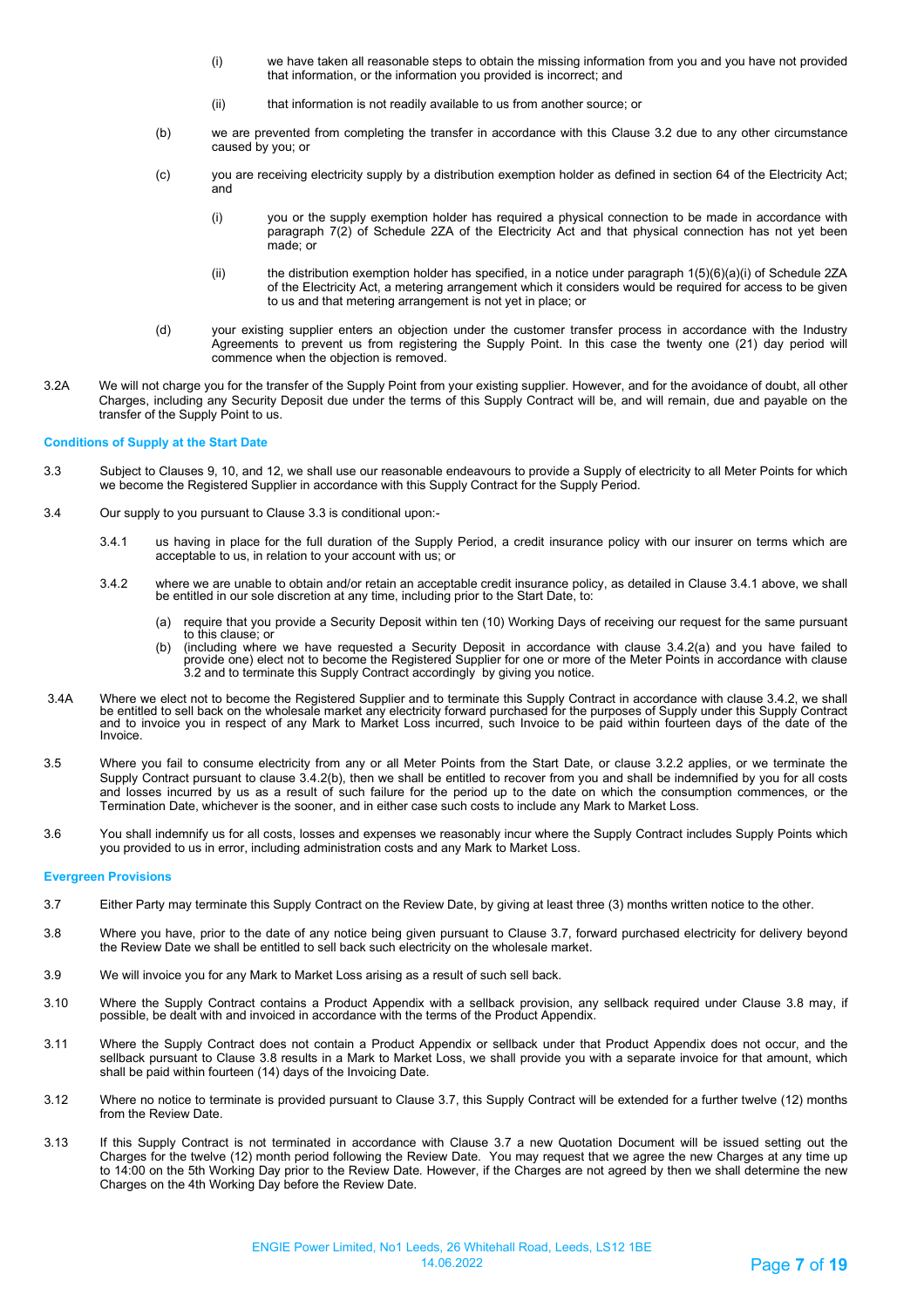- 3.13 The new Charges will be agreed with you or determined by us, based on the prevailing or applicable Supply Costs (subject always to Clause 6.26) and if determined by us, provided the Charges are set on this basis, you will accept them.
- 3.14 If the new Charges are agreed earlier than three months prior to the Review Date, neither Party will have the right to terminate the Supply Contract in accordance with Clause 3.7 and the Supply Contract will continue for a further twelve (12) months after the Review Date.
- 3.15 Notwithstanding the provisions of this Clause 3, you agree that you may only forward purchase electricity for Supply during the twenty four (24) calendar months following the month of purchase, such period to extend on a monthly rolling basis. If you have forward purchased electricity for Supply during the period beyond the Review Date, the latest Reference Volumes shall be rolled forward for the twelve (12) month period following the Review Date unless otherwise agreed between the Parties.

#### **Charges after the Termination Date**

- 3.16 After the Termination Date and until such time as another Registered Supplier has been registered as the supplier to your Meter Point, you recognise and agree that any consumption shall be automatically charged at our Default Contract Rate without any further notification to you from us, but to all other extents the terms of this Supply Contract, including the recovery by us of all Transportation Costs, Meter Reading Costs and Metering Costs, shall continue in full force and effect. In addition, (and without prejudice to our rights under clause 10.7), we shall be entitled, at our discretion, to do any one, or a combination of the following:
	- 3.16.1 vary the Invoicing Period, the Invoicing Date and the Payment Date from those specified in the Quotation Document. Such variation may include invoicing you in advance of delivery based on your estimated consumption;
	- 3.16.2 revoke or vary the terms of any applicable Product Appendix;
	- 3.16.3 request a Security Deposit be provided within ten (10) Working Days of such a request; and/or
	- 3.16.4 arrange for the Meter Points (or any one or combination of the Meter Points) to be De-Energised, Disconnected and/or removed immediately (and we shall be entitled to exercise Access Rights in doing so) together with being entitled to recover from you the costs incurred in such actions.
- 3.17 To the extent that electricity has been forward purchased for delivery beyond the Termination Date we shall be entitled to sell the additional electricity on the wholesale market.
- 3.18 Where the Supply Contract contains a Product Appendix with a sellback provision any sellback required under Clause 3.17 may be dealt with and invoiced in accordance with the terms of the Product Appendix. Alternatively, where the sell back pursuant to Clause 3.17 results in a Mark to Market Loss, we may provide you with a separate Invoice for that amount, such Invoice to be payable fourteen (14) days after the date of Invoice.

#### **Transfer of Supply**

- 3.19 Where you wish to transfer any Supply Point we may enter an objection under the customer transfer process in accordance with the Industry Agreements to prevent an alternative Registered Supplier from registering the Supply Point if:
	- 3.19.1 you arrange to transfer to an alternative Registered Supplier before the Termination Date; and/or
	- 3.19.2 there are any overdue Invoices not paid by their Payment Date (including Reconciliation Invoices and Invoices for interest) or other outstanding sum due hereunder, such Invoices or outstanding sum not being subject to a bona fide dispute, or you are in breach of the terms of the Supply Contract; and/or
	- 3.19.3 the new supplier has made an Erroneous Transfer in relation to the Meter Point; and/or
	- 3.19.4 an alternative supplier attempts to register a single Meter Point where we are the Registered Supplier for one or more related Meter Points.
- 3.20 Where we do not enter an objection, or where we enter an objection when that objection is removed, we shall co-operate with any new supplier to enable the transfer to be completed within twenty one (21) days of the Relevant Transfer Date unless:
	- 3.20.1 you request that the transfer takes place over a longer time period; or
	- 3.20.2 you withdraw your request for a transfer by notifying the new supplier that you do not wish to switch to that supplier; or
	- 3.20.3 one or more of the conditions in Clause 3.21 applies.
- 3.21 The conditions applicable to Clause 3.20.3 are that, on or after the Relevant Transfer Date:
	- (a) we do not have all of the information required in order to complete the transfer and:
		- (i) we have taken all reasonable steps to obtain the missing information from you and you have not provided that information, or the information you provided is incorrect; and
		- (ii) that information is not readily available to us from another source; or
	- (b) we are prevented from completing the transfer in accordance with Clause 3.20 due to any other circumstance caused by you.
- 3.22 We will not charge you for the transfer of the Supply Point to a new Registered Supplier. However, and for the avoidance of doubt, all other Charges, including if relevant and Mark to Market Loss and any termination payment due under the terms of the Supply Contract will be, and will remain, due and payable on the transfer of the Supply Point.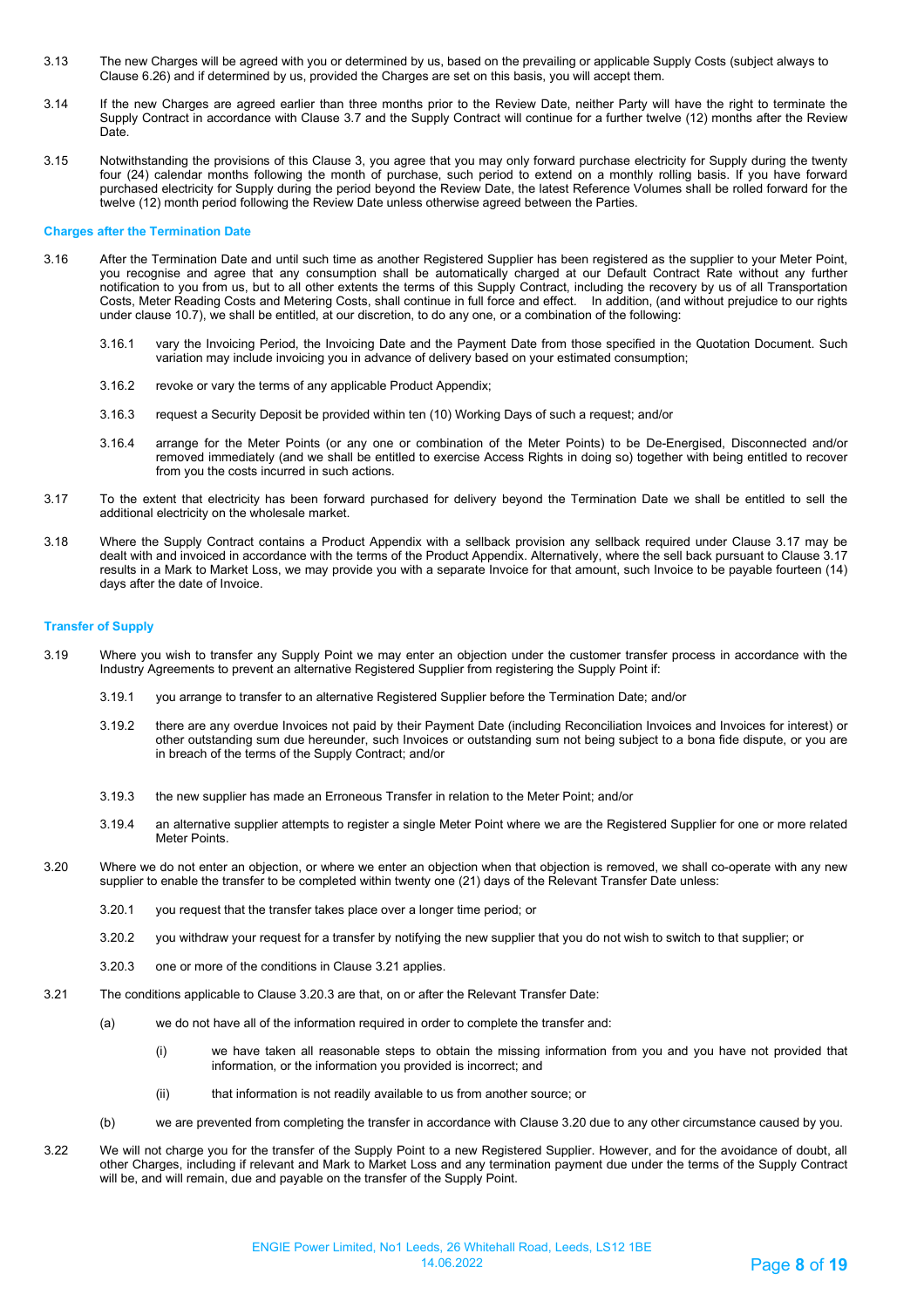## **4 Your Consumption Information and other obligations**

#### 4.1 You agree that:

- 4.1.1 you will provide us with true and accurate opening, intermin (upon request) and closing meter reading (which is acceptable for Settlement purposes) for each Meter Point Supplied under the Supply Contract as at the Start Date as well as any added or removed during the Supply Period;
- 4.1.2 if you do not provide us with such opening and/or closing meter reads we shall be entitled to rely on estimated reads and to treat them as actual reads for the purposes of calculating your first and last Consumption Invoices and any associated Reconciliation Invoices;
- 4.1.3 title and risk in the electricity shall pass to you at the Meter Point;
- 4.1.4 your Supply Points comply with the Licence and any other relevant agreements or authorisations necessary to permit or continue the Supply;
- 4.1.5 save for ancillary services (including Optimisation Services) or demand side agreement which you provide through us, you have informed us and shall continue to inform us immediately if you have or use or intend to have or use any on-site generation facilities or are party to any ancillary service or commercial demand-side agreements, at any time during the Supply Period;
- 4.1.6 the Supply shall have the electrical characteristics at which the DNO and/or TNO supplies electricity and that we have no control or liability in relation to this;
- 4.1.7 you shall indemnify us against all costs and losses we incur should your Service Providers, in our reasonable opinion, fail to provide their services adequately. In such circumstances we may de-appoint that Service Provider and appoint another ourselves and you shall indemnify us for all costs and losses we incur in doing so;
- 4.1.8 the Supply shall be for your consumption during the Supply Period and that you shall not on-supply to any third party without our prior written consent; and
- 4.1.9 you have informed us and shall continue to inform us immediately if you have or use or intend to have or use any on-site generation facilities or are party to any ancillary service or commercial demand-side agreements, at any time during the Supply Period;

#### **Consumption Forecasts**

- 4.2 You agree that the Initial Consumption Forecast and, in relation to the period after their provision, any Revised Consumption Forecasts provided pursuant to Clauses 4 and 5, shall be contractually binding in relation to the consumption tolerance mechanism in Clause 6.31, except where an alternative mechanism is set out in any Product Appendix that comprises part of the Supply Contract..
- 4.3 You will provide a Revised Consumption Forecast as soon as possible on each occasion that you become aware of any likely change compared to your Initial Consumption Forecast, or any previous Revised Consumption Forecast (including periods of zero consumption for any Meter Point under this Supply Contract).
- 4.4 Where we reasonably consider the Initial Consumption Forecast or any Revised Consumption Forecast to be inaccurate, then we shall be entitled to substitute the Initial Consumption Forecast (or, if any, the most recent Revised Consumption Forecast) with a reasonable Revised Consumption Forecast on your behalf. At your request we shall provide you with reasonable evidence to demonstrate why the Initial Consumption Forecast or any Revised Consumption Forecast is inaccurate and to support our Revised Consumption Forecast.
- 4.5 Where you or we provide a Revised Consumption Forecast pursuant Clauses 4.3 and 4.4 above, and a Product Appendix comprises part of your Supply Contract, the provisions of such Product Appendix shall be followed.
- 4.6 Where you or we provide a Revised Consumption Forecast pursuant Clauses 4.2 and 4.3 above, and the Supply Contract does not contain a Product Appendix, the following provisions shall apply;
	- 4.6.1 where there is a reduction in the Initial Consumption Forecast (or, if any, the most recent Revised Consumption Forecast), to the extent that electricity has already been forward purchased in excess of any Revised Consumption Forecast, we shall be entitled to sell the additional electricity on the wholesale market;
	- 4.6.2 if the sell back pursuant to Clause 4.6.1 results in a Mark to Market Loss to Us, we shall provide you with a separate Invoice for that amount, such Invoice to be payable fourteen (14) days after the date of Invoice; and
	- 4.6.3 where there is an increase in the Initial Consumption Forecast (or, if any, the most recent Revised Consumption Forecast) and additional electricity is purchased, then we shall be entitled to vary the Charges by a reasonable amount to reflect any resulting changes in the cost of the Supply.

## **5 Supply Points**

#### **New Supply Points**

- 5.1 We may, in our absolute discretion, agree in writing to your written request that Supply Points in addition to those in the Quotation Document are added to the Supply Contract.
- 5.2 The Charges for any new Supply Points that we agree to add to the Supply Contract will be as set out in an additional Quotation Document. In all other respects the terms of the Supply Contract shall apply.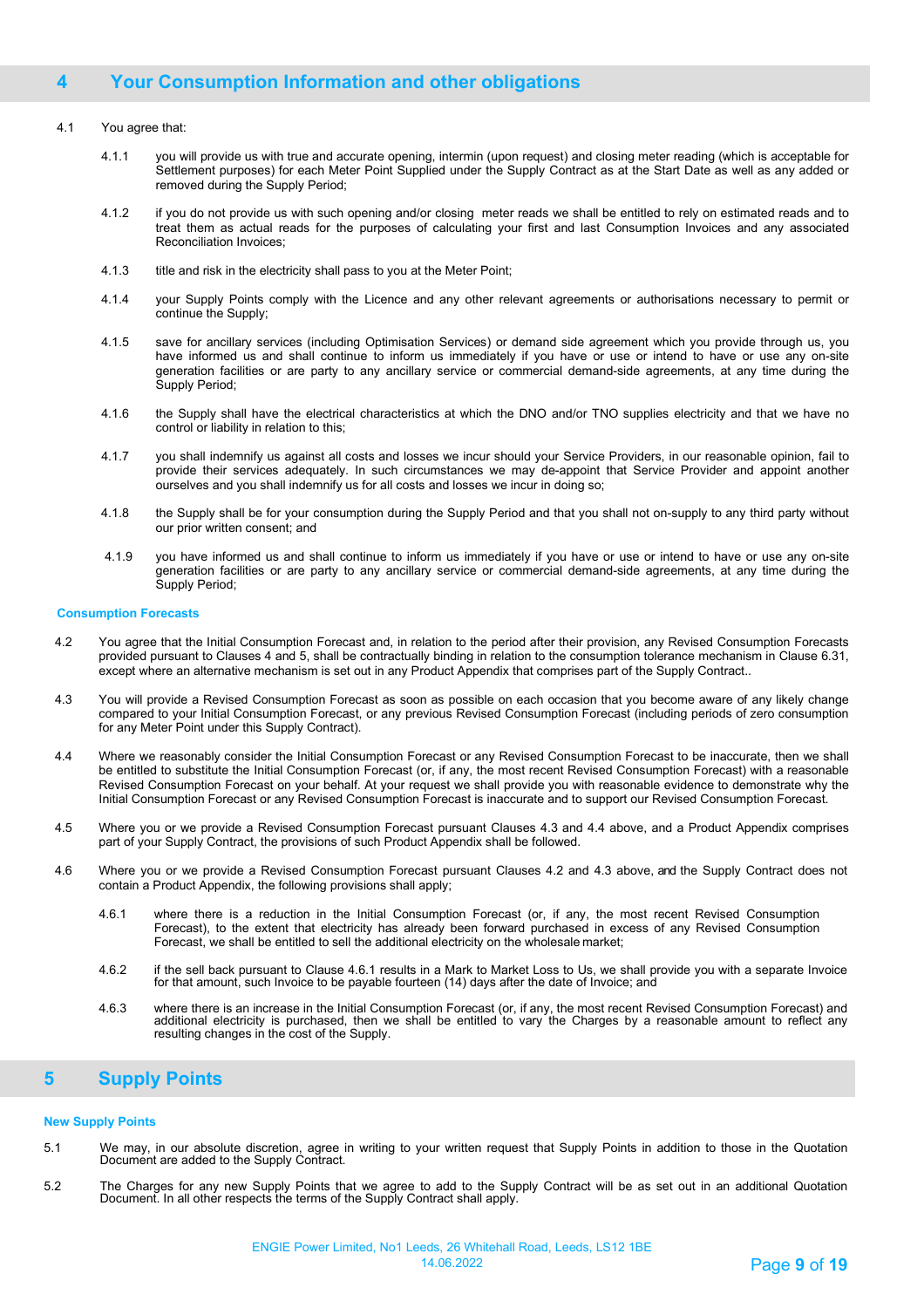5.3 Any Supply Points added during the Supply Period which were not included in the first Quotation Document shall be subject to a separate calculation under Clause 6.31.

#### **Removal of Supply Points**

- 5.4 If you wish to remove a Supply Point from this Supply Contract you shall:
	- 5.4.1 provide us with at least thirty (30) days' notice in writing; and
	- 5.4.2 provide us with written details of the meter reading at the date of removal (having regard to the timescales in Clause 5.4.1),<br>valid contact details for the new or remaining lessee, lessor, owner or occupier of the S contains the Supply Point, including full address and contact information and satisfactory evidence of this change.
- 5.5 Notwithstanding the notice requirements in Clause 5.4 above, this Supply Contract shall remain in full force and effect with respect to all Supply Points and you shall remain liable for payment of all invoices applicable to all Supply Points, unless and until we have provided<br>our written consent to such removal, such consent not to be unreasonably withheld or
- 5.6 Where we agree to the removal of a Supply Point from the Supply Contract:
	- 5.6.1 the Initial Consumption Forecast (or, if any, the most recent Revised Consumption Forecast) shall be substituted with a new Revised Consumption Forecast with effect from the date of the Supply Point removal and that Revised Consumption Forecast shall be effective only for the period following the date it is provided;
	- 5.6.2 to the extent that electricity has already been forward purchased in excess of any Revised Consumption Forecast, we shall be entitled to sell the additional electricity on the wholesale market;
	- 5.6.3 where the Supply Contract contains a Product Appendix with a sellback provision, any sellback required under Clause 5.6.2 shall be dealt with and invoiced in accordance with the terms of the Product Appendix; and
	- 5.6.4 where the Supply Contract does not contain a Product Appendix and the sell back pursuant to Clause 5.6.2 results in a Mark to Market Loss, we shall provide you with a separate Invoice for that amount, which Invoice will be payable within fourteen (14) days of the Invoicing Date.

#### **Discontinuance of Supply**

- 5.7 If you wish to discontinue consumption of electricity at any Supply Point during the term of this Supply Contract whilst you continue to lease, occupy or own such Supply Point then, until such time as the relevant Meter Point(s) is/are Disconnected and the Equipment is removed you shall indemnify us in respect of:
	- 5.7.1 all on-going Transportation Costs, Metering Costs, Meter Reading Costs and other ancillary costs associated with such Supply Point, including those accruing to the Supply Point after Disconnection or De-energisation;
	- 5.7.2 all Disconnection or De-energisation costs; and
	- 5.7.3 all meter removal costs.
- 5.8 Where you discontinue the consumption of electricity at any Supply Point, we shall be entitled to sell any electricity forward purchased by us for delivery to that Supply Point on the wholesale market.
- 5.9 Where the Supply Contract contains a Product Appendix with a sellback provision, any sellback required under Clause 5.8 shall, where your Product Appendix permits, be dealt with and invoiced in accordance with the terms of that Product Appendix.
- 5.10 Where the Supply Contract does not contain a Product Appendix and the sell back pursuant to Clause 5.8 results in a Mark to Market<br>Loss, we shall provide you with a separate Invoice for that amount, which Invoice will Invoice.
- 5.11 You shall not be entitled to remove a Supply Point from this Supply Contract where such Supply Point is the only remaining Supply Point under this Supply Contract.
- 5.12 If electricity is not used at any Supply Point for a consecutive period in excess of six (6) calendar months we may, at our sole discretion,<br>arrange for the Disconnection or De-energisation of the Equipment at that administration fee and all costs incurred by such Disconnection or De-energisation.
- 5.13 Where any Supply Point is removed pursuant to this Clause 5 the provisions of the Quotation Document shall, to the extent agreed to by us, be amended or be deemed to be amended as appropriate to take account of such sale, disposal or termination of the use of the Supply Point.

#### **Moving Location**

- 5.14 If you are moving from the property serviced by the Supply Points, please provide accurate readings to us at least two (2) Working Days before the day you move. Please note that you shall continue to be liable for Charges payable under this Supply Contract until responsibility for them is assumed by a new owner or occupier of the said property (whose details you should provide to us), or Supply is permanently Disconnected by us or the DNO. Furthermore, if we have reasonable grounds for believing that you are seeking to effect a change of tenancy/occupancy to a Related Entity, we may at our sole discretion not bring the Supply Contract to an end, in which case we will write to advise you.
- 5.15 Please provide us with a final Meter Point reading on or around the day that you move out in accordance with clause 5.14.

#### **Domestic Sites**

- 5.16 You acknowledge and accept that:-
	- 5.16.1 we will not accept the addition of a Domestic Site to the Supply Contract under Clause 5.1; and
	- 5.16.2 we will not accept the removal of a Supply Point from the Supply Contract under Clause 5.4 if the site would thereafter be for domestic use and/or if the new owner, occupier or lessee would be a Domestic Site; and
	- 5.16.3 we will not accept any change to the use and/or ownership of any Supply Point included in the Supply Contract to a Domestic Site; and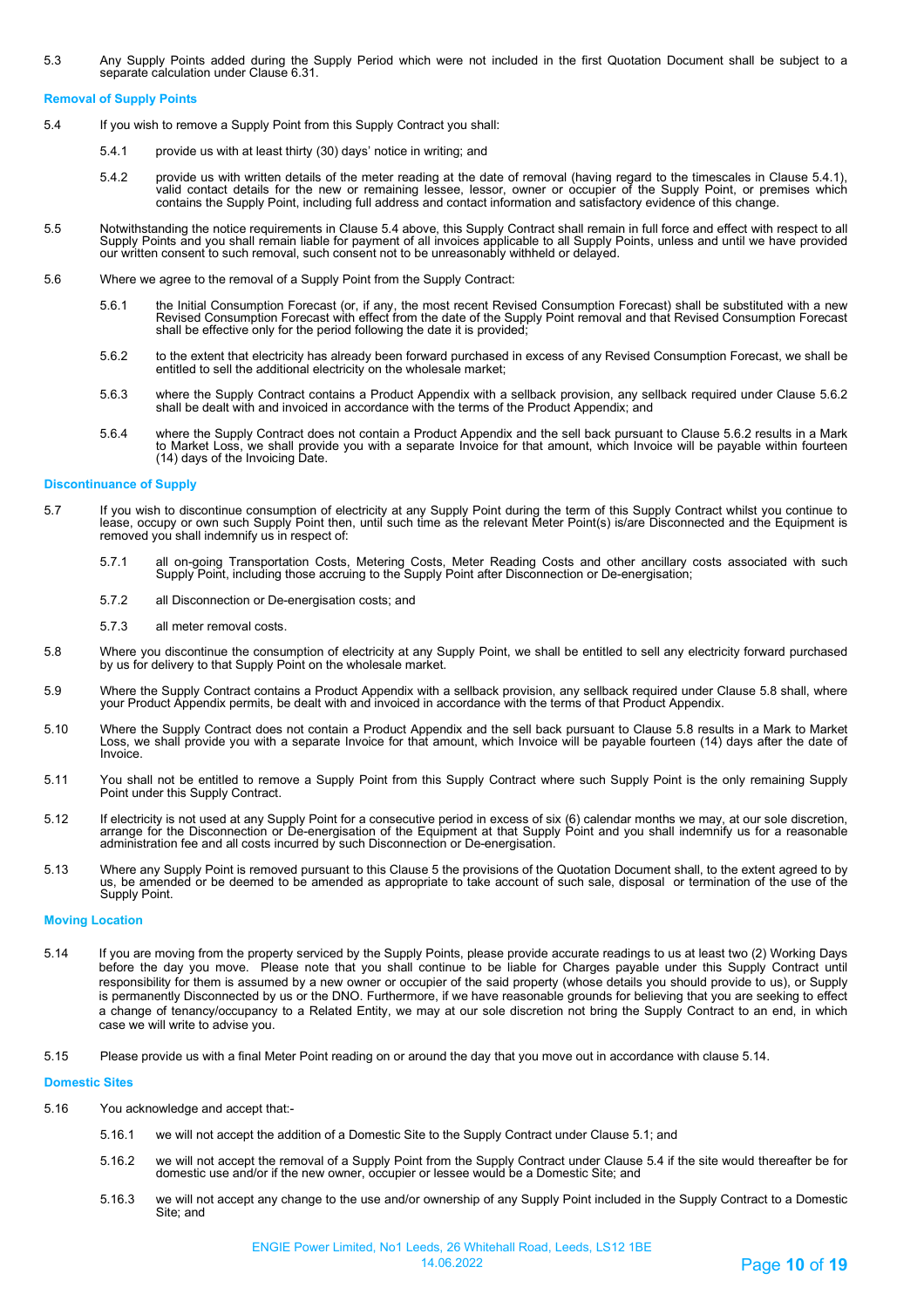5.16.4 in the case of Clause 5.16.2 and 5.16.3 you will remain liable for the Charges and all and any other costs associated with that Supply Point as if it were and remained in your commercial and/ or industrial use and ownership.

#### **Micro Business Consumer**

- 5.17 We have taken reasonable steps to identify whether your business is a Micro Business Consumer on the Signature Date based on the information you have provided to us.
- 5.18 If during the Supply Period, your business changes such that you become a Micro Business Consumer or you hold any information which we may deem relevant for the purposes of determining whether you are a Micro Business Consumer, you shall notify us immediately.

## **6 Charges and Payment**

- 6.1 In consideration of the Supply in accordance with this Supply Contract you shall pay us all Charges detailed in the Invoices without set off, deduction or counterclaim using the Payment Method and by the Payment Date. For the avoidance of doubt, where it is necessary to credit and reissue an Invoice for any reason, the payment term attributable to the original Invoice shall be applied to the re-issued Invoice, which could mean, in practice, a requirement for immediate settlement by you.
- 6.2 We may at any time without notice, set off any of your liabilities to (i) any of our Associated Companies against any liability of us to you, whether such liability is present or future, liquidated or unliquidated and whether or not either liability exists under this Supply Contract,<br>or (ii) Us in relation to any outstanding sum due by You pursuant to the terms from You either under this Supply Contract, or another contract between You and Us or You and an Associated Company.. Any exercise by us of our rights under this Clause 6.2 shall not limit or affect any other rights or remedies available to us under this Supply Contract or otherwise.
- 6.3 We shall be entitled to charge you an administration fee in respect of each Invoice if payment is not made by the Payment Method, including for the avoidance of doubt, where you make payment by credit card.
- 6.4 We shall use our reasonable endeavours to send you a Consumption Invoice by the Invoicing Date. In the event that a Consumption Invoice is not posted to you or sent to you by other customary means by the Invoicing Date, the Payment Date will be extended by the<br>number of days such Invoice is posted or sent late. Any queries regarding your Invoice sh such Invoice.
- 6.5 We may (both before and after judgment) charge you interest at 4% above the Bank of England's base lending rate from time to time, compounded daily, on any overdue amount. In addition, we shall be entitled to charge you administration fees and costs we incur in<br>pursuing you in relation to overdue sums. Furthermore, where we initiate Disconnection due entitled to charge you our reasonable costs incurred in connection therewith, and in the event of continued non-payment we may apply our Default Contract Rate as published on the Website, for the Supply Period.
- 6.6 Where you have paid three (3) or more Invoices late during the Supply Period then we shall be entitled to invoice you in advance for the<br>last month of consumption of the Supply Period based on our estimate of c remedies available to us hereunder, if the circumstances set out in clause 10.6.3 apply, we shall be entitled to terminate with immediate effect any extended payment terms agreed with you by Side Letter or otherwise, by serving written notice on you,
- 6.7 We reserve the right to charge you an administration fee for each copy Invoice you request.
- 6.8 Should you wish a purchase order number to be added to an Invoice, you must notify us by email to the email address detailed in<br>Clause 11.10 no later than thirty (30) days ahead of the Invoice Date, failing which no Invoice. We shall be entitled to charge you an administration fee for the addition of a purchase order number to an Invoice.
- 6.9 If any overdue amount is the subject of a bona fide dispute, then you shall still pay any undisputed portion of an Invoice by the Payment Date.
- 6.10 We will use reasonable endeavours to invoice you for your consumption using validated Consumption Data. However, where we receive<br>hon-validated, incomplete or, in our reasonable opinion, inaccurate Consumption Data our estimate of consumption. We will be entitled but not obliged to issue Reconciliation Invoices at any time after receipt of validated Consumption Data, whether during or after the end of the Supply Period. For the avoidance of doubt, this Clause 6.10 survives termination of this Supply Contract.
- 6.11 If at any time during or after the Supply Period, one or more elements of the Charges are found to have been incorrectly calculated or wrongly omitted or included in any Invoice, then we shall be entitled but not obliged to issue a Reconciliation Invoice in respect of the same. For the avoidance of doubt, this Clause 6.11 survives termination of the Supply Contract.
- 6.12 In addition to the provisions of Clause 6.11, we are entitled but not obliged to issue Reconciliation Invoices during or after the Supply<br>Period in respect of any or all elements of the Charges which are set out as Periods greater than twelve (12) months, we will usually issue Reconciliation Invoices annually, but may do so more or less frequently.
- 6.13 You are entitled to request a Reconciliation Invoice of the Charges provided that:
	- 6.13.1 there have been no previous Reconciliation Invoices issued in respect of that element of the Charges for the period in question within the last twelve (12) months; and
	- 6.13.2 such request is received within twelve (12) months of (a) the Termination Date; (b) the date of the last Invoice; or (c) our receipt of fully validated Consumption Data, whichever is the later.

For the avoidance of doubt, this Clause 6.13 shall survive termination of the Supply Contract.

- 6.14 We shall be entitled to vary any component of the Charges by a reasonable and proportionate amount, at any time during the Supply Period, so as to minimise the amount of any Reconciliation Invoices. At your request we shall provide reasonable evidence to demonstrate why the Charges have been varied and to support our substitute Charges.
- 6.15 If over the whole of the Supply Period, the total invoiced consumption is outside the Consumption Threshold, we may recover additional<br>Transportation Costs incurred even if Transportation Costs are expressed as bein Quotation Document.
- 6.16 If you have opted for a flexible commodity purchasing supply arrangement, the Commodity Charges will be calculated in accordance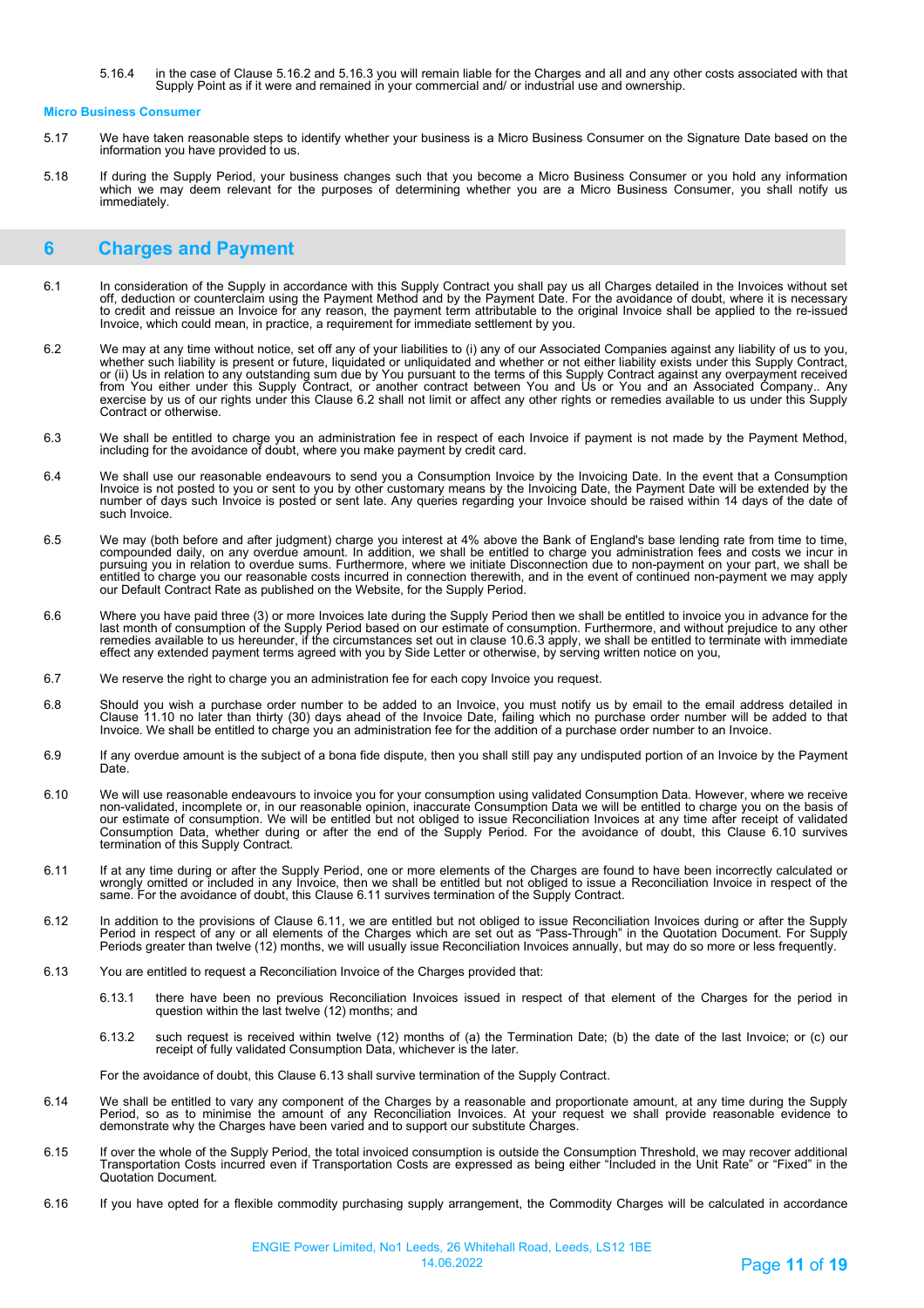with the terms of your Product Appendix.

- 6.17 If Transmission Network Use of System charges (**"TNUoS Charges"**) and/or the Capacity Market Charges, are specified as "Pass-Through" in the Quotation Document, payment will be in equal staged payments up to and including March of each year of this Supply Contract (based on forecast demand during times of peak system demand). We are entitled but not obliged to issue Reconciliation Invoices in respect of the TNUoS Charges and/or Capacity Market Charges incurred.
- 6.18 Where Balancing Services Use of System charges (**"BSUoS Charges"**) are specified as "Pass-Through" in the Quotation Document, they shall be charged on the basis of this Clause. BSUoS Charges will be invoiced based on our latest estimate of such charges.<br>Settlement Final BSUoS Charges are published by the TNO 16 Working Days following the relevant we will issue a Reconciliation Invoice to you one (1) calendar month in arrears. We are entitled, but not obliged, to issue further Reconciliation Invoices in respect of the BSUoSharges, up to and including the Reconciliation Final publication by the TNO.
- 6.19 Where the Renewables Obligation is specified as "Pass-Through" in the Quotation Document, it will be charged to and recovered from you on the basis of this Clause:-
	- 6.19.1 where the Renewables Obligation is included in the Unit Rate, it will be determined by us and a Charge made to you based on our forecast of the Renewables Obligation Level and Buy-Out Price for each obligation period within the Supply Period. Where required, an adjustment will be made by us and applied in the relevant Invoices to reflect the different between our<br>forecast of the Renewables Obligation Level and the actual Renewables Obligation Level and/or our f Price and the actual Buy-Out Price for an obligation period within the Supply Period; or
	- 6.19.2 where the Renewables Obligation is not included in the Unit Rate, a Charge to you will be added to each Invoice to reflect the actual Renewables Obligation Level and Buy-Out Price for the relevant obligation period within the Supply Period.
- 6.20 Where CFD FIT charge is specified as "Pass-Through" in the Quotation Document, it will be charged to and recovered from you on each Invoice based on our forecast of the estimated impact of the implementation and existence of the CFD FIT scheme in respect of your Supply. We shall be entitled to issue you with a Reconciliation Invoice (which will normally be on a quarterly basis in arrears) where there is a discrepancy between the amount we have charged you in respect of the CFD FIT scheme over that Reconciliation Period and<br>the amount that, after our reconciliation, we have calculated as being reflective of the ch respect of your Supply. We shall be entitled, but not obliged, to issue further Reconciliation Invoices in respect of the CFD FiT Charge, if volumes and therefore the industry costs of the CfD FiT scheme continue to evolve with the industry settlement runs.
- 6.21 Prior to the Start Date, you must inform us of your classification in respect of the Climate Change Levy, specifically if any exemptions<br>apply. If you do not, we will apply the Climate Change Levy in full. If your you must notify us in writing within 30 days of becoming aware of such change failing which, we will apply the Climate Change Levy in full.
- 6.22 Where Meter Rental is specified as "Pass-Through" in the Quotation Document, and where no direct contracts exist between you and a<br>meter service provider, it will be charged at the prevailing weighted average rate i attributable to you by us, acting reasonably In addition to the Metering Rental you shall be liable to pay any costs incurred by us where any Equipment not in situ at the Signature Date is fitted at a Supply Point during the Supply Period, including any installation and rental charges.
- 6.23 Where Feed in Tariff (FiT) charge is specified as "Pass-Through" in the Quotation Document, it will be charged to and recovered from you on each Invoice based on our forecast of the estimated impact of the implementation and existence of the FiT Scheme in respect of your Supply. We shall be entitled to issue you with a Reconciliation Invoice (which will normally be on a quarterly basis in arrears), where there is a discrepancy between the amount we have charged you in respect of the FiT Scheme over that Reconciliation Period and the amount that, after our reconciliation, we have calculated as being reflective of the FiT charges due under the FiT Scheme in respect of your Supply. We are entitled, but not obliged, to issue further Reconciliation Invoices in respect of the FiTCharges, in line with OFGEM's annual reconciliation process.
- 6.24 Where Assistance for Areas with High Distribution Costs (AAHEDC) is specified as "Pass-Through" in the Quotation Document, it will initially be invoiced to you based on our forecast of charges under this scheme. Once the TNO publishes the applicable rate, we will reconcile any previously invoiced month, and invoice the TNO rate for the remainder of the relevant charging year (April – March).
- 6.25 Where Distribution Use of System Charges (DUoS) charge is specified as "Pass-Through" in the Quotation Document, it will be invoiced<br>to you in accordance with the charging statements of the respective Distribution N Operators.
- 6.26 Transportation Costs are still payable by you for any Meter Points which remain energised even if they are not consuming electricity and regardless of whether the relevant costs are referred to as "included in the Unit Rate", "Fixed" or "Pass-Through" in the Quotation<br>Document. Metering Costs and Meter Reading Costs are still payable by you for any meters w connected and regardless of whether the relevant costs are referred to as "included in the Unit Rate", "Fixed" or "Pass-Through" in the Quotation Document.
- 6.27A If at any time from signature of contract, you are classified within the Energy Intensive Industries and become exempt (whether in part<br>or in full) from payment of charges associated with the Renewables Obligation Fi
	- 6.27A.1 the Parties shall act in good faith to renegotiate the Charges; and
	- 6.27A.2 we shall be entitled to recover from you our reasonable costs and losses arising from any change in your classification as an EII.
	- 6.27A.3 if at any time during the Supply Contract, you are subsequently re-classified as not falling within the Energy Intensive Industries, you shall once again be liable for payment of charges associated with Renewable Obligation, FiT and CFD FIT scheme and we shall be entitled to pass on all relevant charges to you. We shall be entitled to issue you with a Reconciliation Invoice in connection with such charges.
- 6.27B Where the Parties are unable to reach agreement under clause 6.27A.1, either Party shall be entitled to terminate the Supply Contract by providing thirty (30) days written notice to the other.
- 6.27C Upon termination in accordance with 6.27B, clauses 9.5 to 9.7 shall apply as though termination in accordance with clause 6.27B were termination for force majeure in accordance with clause 9.4.
- 6.28 We shall be entitled to recover from you and you shall indemnify us in respect of a proportionate amount of any additional costs, charges, expenses or liabilities (collectively for the purposes of this clause, the **"Costs"**) which are incurred by us in supplying the electricity or are levied against us including (without limitation), where such Costs arise in the following circumstances: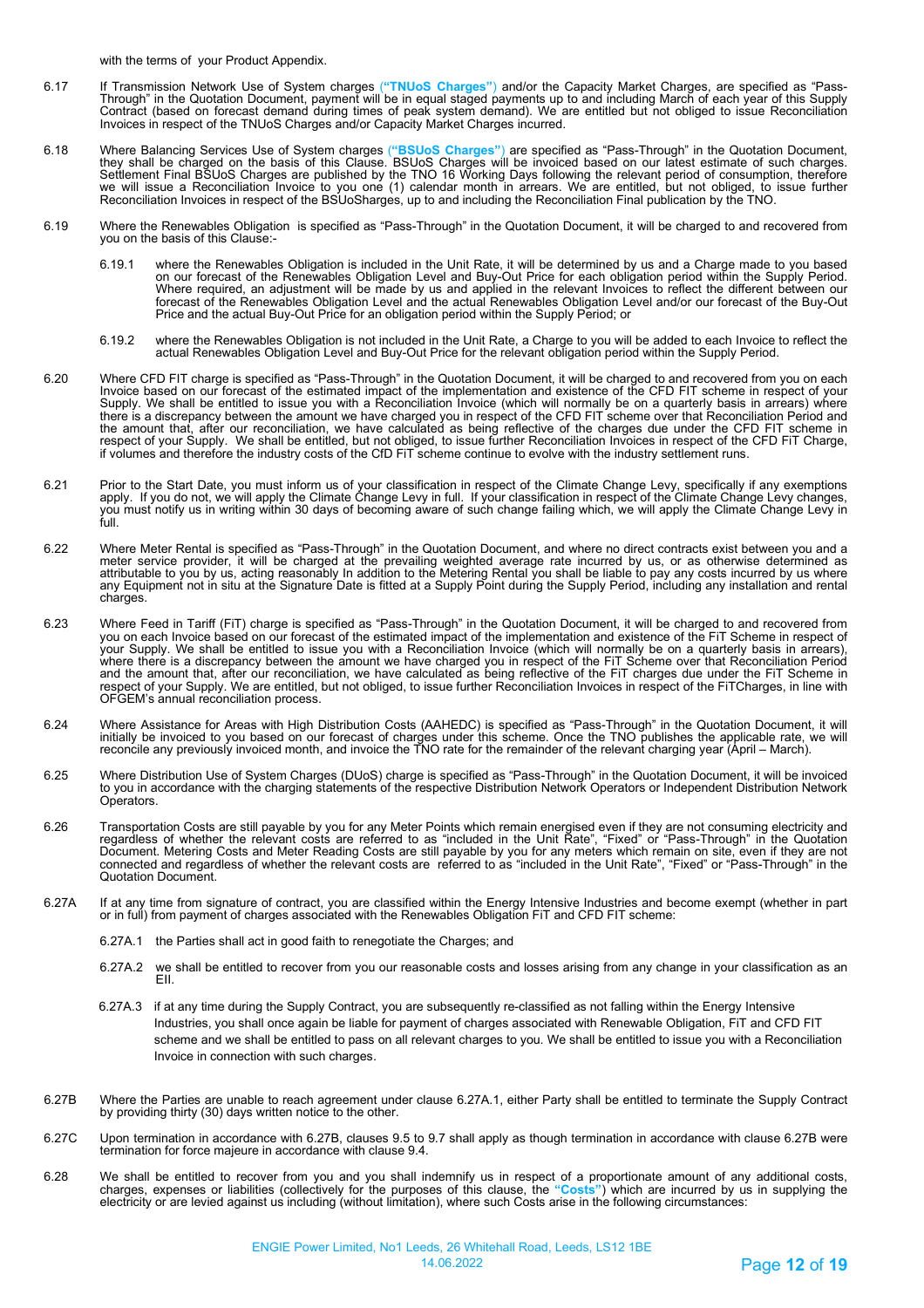- 6.28.1 from the imposition, or variation in the rate, of any energy-related tax, levy or duty;
- 6.28.2 as a direct or indirect result of (a) any imposition, revision, variation, amendment or change in interpretation, of any statute, statutory instrument, regulation, law, directive (**"Legislation"**) or the Industry Agreements; (b) any new Legislation or new Industry Agreements; or (c) any decision, direction, guidance order or interpretation of Legislation or the Industry Agreements by the Authority or any other relevant regulatory body;
- 6.28.3 arising from compliance with the Renewables Obligation including Costs levied upon us in respect of defaults of other suppliers in making payments to the Buy-Out Fund;
- 6.28.4 as a result of, us fulfilling our or your obligations, or your failure to comply with your obligations, under any of the Industry<br>Agreements in relation to safety issues or investigations in connection with any of t
- 6.28.5 where amounts are payable by us to any Service Provider, whether appointed by you or by us on your behalf;
- 6.28.6 where charges we incur change or arise due to changes in the Measurement Class, as defined in the Industry Agreements;
- 6.28.7 where you exceed the Maximum Supply Capacity;
- 6.28.8 where the Meter Points are Half-Hourly, changes occur in the Transmission Loss Factor mechanism, as defined in the Industry Agreements;
- 6.28.9 where the Meter Points are Non-Half Hourly, the cost of installing mandatory Half Hourly meters at any of the Supply Points;
- 6.28.10 changes to any of your MPAN details;
- 6.28.11 as a result of inaccurate metering equipment including programming, or due to default by the Service Provider;
- 6.28.12 relevant Elexon charges in accordance with the Industry Agreements;
- 6.28.13 the introduction of Feed in Tariffs (or any similar mechanism of whatever name or description); and
- 6.28.14 where we incur charges from Service Providers in relation to removal, discontinuance or transfer of the Equipment;
- 6.28.15 where we incur costs or loss as a consequence of error or omission by DNO or TNO and we are not able to recover such costs or loss from the DNO or TNO;
- 6.28.16 pursuant to the terms of our Licence, including, Costs incurred in connection with the scheme to assist areas with high electricity distribution costs.
- 6.29 You recognise and agree that we shall not be required to obtain your consent to any change in Measurement Class or to the status of any Meter Points.

#### **Consumption Tolerance**

- 6.30 For the purposes of Clauses 6.30, 6.31 and 6.32 the following expressions shall have the following meanings:-
	- 6.30.1 Consolidated Consumption Forecast means the Initial Consumption Forecast as replaced by any and all Revised Consumption Forecasts pursuant to Clauses 4 and 5;
	- 6.30.2 Consumption Threshold means the minimum and maximum percentage levels applicable to the Consumption Tolerance Forecast set out in the Quotation Document;
	- 6.30.3 Consumption Tolerance Forecast means the Consolidated Consumption Forecast apportioned monthly excluding, for the avoidance of doubt, the impact of any Supply Points added or removed during the Period;
	- 6.30.4 Invoiced Consumption means the volume of electricity invoiced in each Invoicing Period;
	- 6.30.5 Market Price means the unweighted arithmetic averages of half hourly APX Power UK reference prices (as defined at <http://www.apxgroup.com/trading-clearing/apx-power-uk/> or any successor index) during the Invoicing Period;
	- 6.30.6 Minimum Consumption Threshold and Maximum Consumption Threshold shall mean respectively the minimum and maximum volumes of electricity calculated as percentages of the Consolidated Consumption Forecast in accordance with the Consumption Threshold; and
	- 6.30.7 Reference Price means the "baseload" wholesale market price that was used by us for the calculation of the Charges.
- 6.31 At the end of the Supply Period or, for Supply Contracts for longer than twelve (12) months, on an annual basis, we will be entitled but not obliged to compare Invoiced Consumption against the Consumption Tolerance Forecast . If over the period of comparison the total<br>Invoiced Consumption is outside the Consumption Threshold (calculated to three (3) decimal additional costs of Supply calculated by reference to differences in volume and price as follows for each month:
	- 6.31.1 where the monthly Invoiced Consumption is less than the apportioned monthly Minimum Consumption Threshold, the additional Costs of Supply shall be calculated as follows:-

(Invoiced Consumption – Minimum Consumption Threshold) x (Market Price – Reference Price) = the additional costs of Supply payable by you;

6.31.2 where the monthly Invoice Consumption exceeds the apportioned monthly Maximum Consumption Threshold, the additional Costs of Supply shall be calculated as follows:-

(Invoiced Consumption – Maximum Consumption Threshold) x (Market Price – Reference Price) = the additional costs of Supply payable by you.

6.32 You agree that the additional costs of Supply calculated with reference to the Consumption Tolerance calculation set out above is a<br>genuine pre-estimate of the loss we are likely to suffer in circumstances where you Threshold.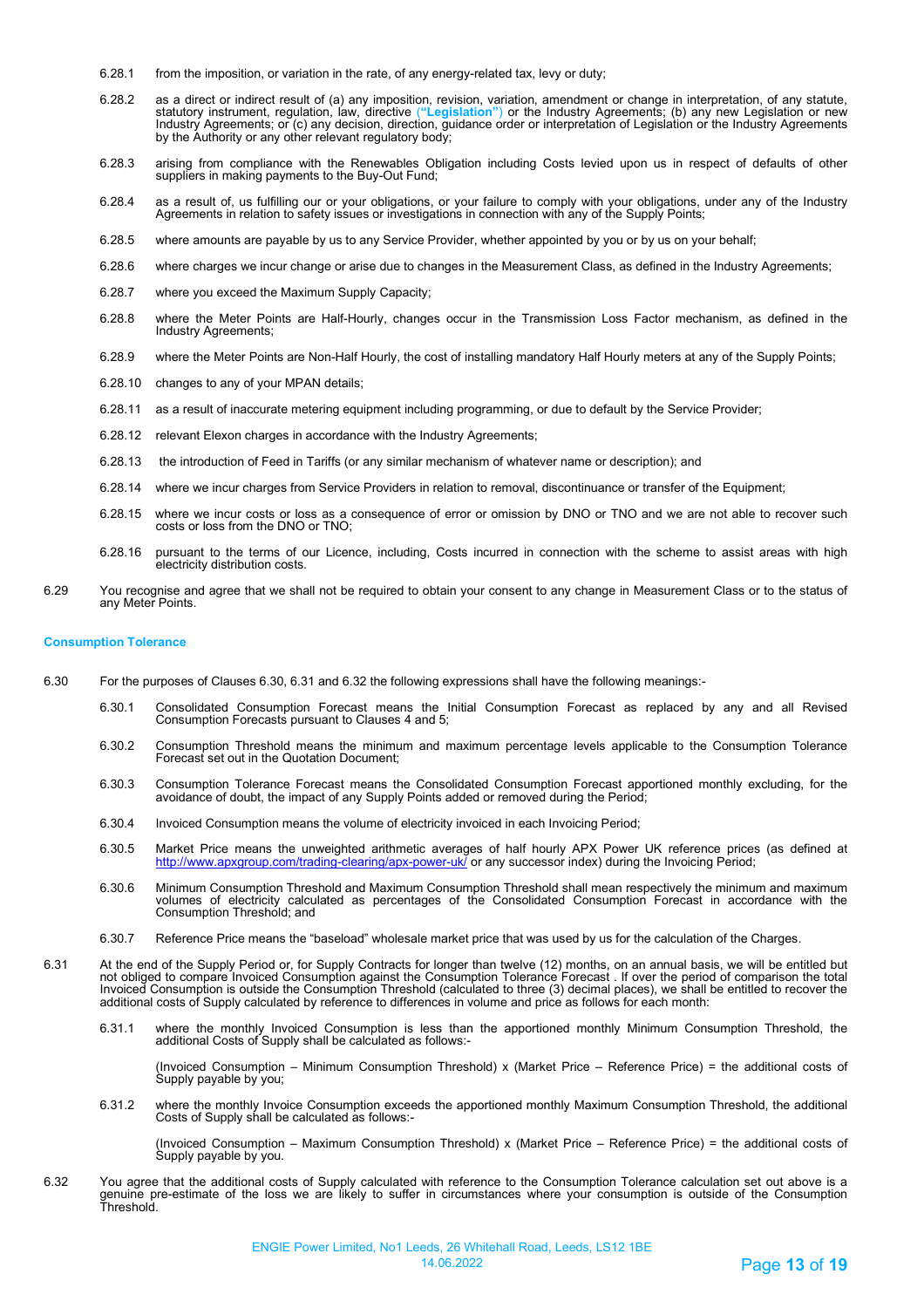## **7 Meters and Equipment**

#### **Ownership of Equipment**

- 7.1 Unless otherwise agreed with you in writing, or provided for in the Supply Contract, we do not own and are not responsible for the<br>installation, operation, maintenance, renewal, De-Energisation, Disconnection or remova
- 7.2 Equipment may be installed up to the Meter Point, which shall remain the property of the DNO and/or the TNO or the Service Provider.

#### **Maintenance of Equipment**

- 7.3 You shall ensure that there is a contract in place between you and appropriate Service Provider for each Supply point and where no contract is in place then we shall be entitled to appoint an alternative Service Provider and recover from you all costs and expenses incurred by us as a result of doing so.
- 7.4 You shall be responsible for maintaining the Equipment and shall ensure that throughout the Supply Period the Equipment:
	- 7.4.1 meets all the appropriate standards and relevant certification requirements;
	- 7.4.2 is kept safe and secure, including from weather damage and third party interference; and
	- 7.4.3 is maintained in proper order to enable the Equipment to register the quantity of Electricity supplied to each Supply Point.
- 7.5 We shall not be responsible for checking the suitability of Equipment. You will pay for any work deemed necessary and undertaken by us to ensure that the Equipment is appropriate and meets the appropriate standards.
- 7.6 You shall report any failure or suspected failure of the Supply or Equipment to us and the DNO's and/or the TNO's emergency service, as appropriate.
- 7.7 You shall pay agreed contributions towards the installation, maintenance, inspection, operation and renewal of all or part of the Equipment belonging to the DNO and/or the TNO or Service Provider without being able to claim any rights of ownership over that Equipment.
- 7.8 We shall, at your cost, make any necessary arrangements with the DNO and/or the TNO or Service Provider for the installation, operation, maintenance, meter reading, renewal, De-Energisation, Disconnection or removal of the Equipment.
- 7.9 We shall use our reasonable endeavours to make arrangements for the reading of your Meter Point in accordance with the reading cycles.
- 7.10 Subject only to Clauses 4.1.1 and 4.1.2, the register of a Meter Point shall be conclusive evidence of the quantity of electricity supplied through that Meter Point.
- 7.11 Where the Meter Points are Non-Half Hourly, the product structures (e.g. day/night) referred to in the Quotation Document are based on the MPAN details provided, and are hence offered subject to the appropriate metering being in place to record consumption on the same basis as the Charges contained in the Quotation Document.

#### **Examination and Removal of Equipment**

- 7.12 We are entitled to require that Equipment be removed, repaired or replaced where we consider it to be damaged, incorrectly recording<br>data, past its certification date or incorrect for the product structure and you s suspect any such circumstances.
- 7.13 If, in accordance with the relevant provisions of the Electricity Act, either Party requires a meter examiner to examine any Meter Point provided for the purposes of ascertaining the quantity of electricity supplied under this Supply Contract, then where the Equipment is found to register inaccurately to a degree exceeding that permitted by regulations under the said provision;
	- 7.13.1 the Meter Point shall be assumed to have registered inaccurately to the degrees so found since the penultimate date on which (otherwise than in connection with the examination) the Meter Point was read or some other date as determined for this purpose under the relevant regulations except in a case where it is proved to have begun to register inaccurately as described on some later date; and
	- 7.13.2 the amount of allowance to be made to, or the surcharge to be made on you as a result of the inaccurate registration shall be paid to or by you within fifteen (15) days of notification of the adjustment.
- 7.14 If a Meter Point is installed, removed for examination, maintained, inspected or renewed, any expenses we incur in removing, examining and re-installing the equipment or substituting equipment, shall be paid by you upon receipt of Invoice.
- 7.15 We shall give to you reasonable notice (except in the case of emergencies when notice will not be required) and you shall allow us to<br>exercise the Access Rights without charge, for the purposes of installation, main renewal of the Equipment or for the purposes of De-energising or Disconnecting the Supply to the Supply Point where, in our or the DNO's and/or the TNO's reasonable opinion, it is necessary to do so for the purpose of averting danger of damage to life and/or property.

#### **Service Providers**

- 7.16 You shall comply with and act in accordance with best industry practice in relation to the appointment of Service Providers.
- 7.17 Where you wish to use a Service Provider other than those which we recommend then you shall notify us of any such preferred Service Provider(s) which you wish to use and you shall indemnify us in respect of all costs which arise from your choice of Service Provider.
- 7.18 You shall ensure that there is a contract between you and appropriate Service Providers for each Supply Point and where no such contract is in place then we shall be entitled to appoint an alternative Service Provider and recover all costs and expenses incurred by us as a result of doing so.

#### **SMART Meters**

7.19 We shall have the right to remove meters and replace them with a Smart Meter. Any charges (including the expenses we incur in removing and re-installing the equipment, and, if applicable boosting the communications signal required for effective operation), shall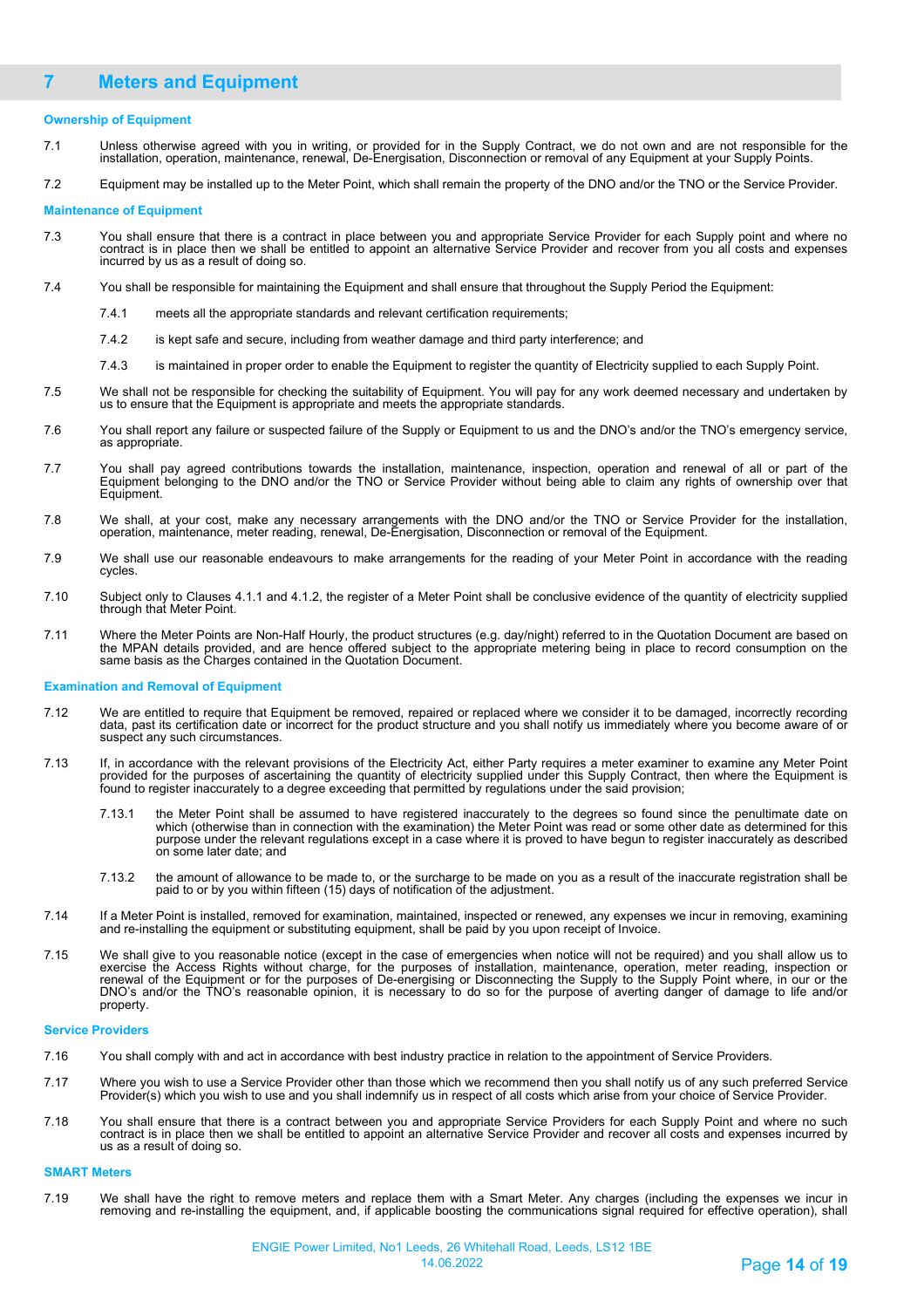be paid by you upon receipt of invoice, We (and relevant Service Providers) shall be entitled to exercise Access Rights without charge for the purpose of removal and installation of a Smart Meter.

- 7.20 You shall be responsible for any costs of maintaining the Smart Meter and shall not damage or interfere with the Smart Meter, including blocking or interfering with the communication signal to and from the Smart Meter. All costs passed on from the DNO and TNO and any termination costs, shall be paid by you upon receipt of invoice.
- 7.21 If we intend to install a Smart Meter to measure the Supply and you wish to refuse such installation, you must tell us in writing. You can do this by contacting our customer services by e-mail at <u>customer.service@energysupply.engie.co.uk</u> or by writing a letter to our customer services team or your designated account manager, if applicable.

## **8 Liability**

- 8.1 Subject to the terms of Clause 8.3, the liability of either Party to the other in connection with this Supply Contract shall not exceed £1,000,000 (one million pounds) per incident or series of related incidents.
- 8.2 Subject to the terms of Clause 8.3, and unless otherwise expressly provided for elsewhere in the Supply Contract, neither Party will be liable to the other for:
	- 8.2.1 Economic Loss;
	- 8.2.2 any indirect or consequential loss;
	- 8.2.3 loss resulting from the liability of either Party to any other person; or
	- 8.2.4 any action, inaction or default by the DNO, TNO or a Service Provider, including the DNO or TNO De-energising any Supply Point.
- 8.3 Nothing in this Supply Contract shall exclude or limit the liability of either Party to the other for:
	- 8.3.1 death or personal injury resulting from negligence;
	- 8.3.2 any obligation owed by either Party under the Acts to the extent only that the Acts expressly prevent any limitation of liability for failure to perform that obligation;
	- 8.3.3 any obligation to pay monies due under this Supply Contract or under any liability arising from any indemnity contained in this Supply Contract including for the avoidance of doubt and without limitation, any Mark to Market Loss or Mark to Market Gain; or
	- 8.3.4 its fraud, or fraudulent misrepresentation, misstatement, act or omission.
- 8.4 You acknowledge and agree that, where applicable to any elements of the Charges, the prevailing time limits in the relevant Industry Agreements shall apply to any claim you make from us and any consequential liability on our part to you in respect of any reconciliations<br>for industry or other charges previously levied by us on you and whether as a charge refund in respect of any charges from the DNO or TNO. Subject to Clause 8.3, nothing in this Clause 8 shall operate to restrict this position.
- 8.5 We shall pay to you any monies we receive from the DNO and/or the TNO which are specifically paid to us by the DNO and/or the TNO for the purpose of refunding you pursuant to the terms of the Industry Agreements.
- 8.6 Where any of the Industry Agreements requires the DNO and/or the TNO and/or us to do anything which may affect the Supply to the Supply Points, neither we nor the DNO and/or the TNO shall have any liability for any loss or damage suffered by you for complying with that requirement.

## **9 Force Majeure**

- 9.1 Neither Party shall be liable to the other for delays or failures to fulfil all or a material part of its obligations under this Supply Contract if they are directly due to Force Majeure and provided that the Party seeking to claim that a Force Majeure has occurred shall notify the<br>other Party within twenty four (24) hours of the Force Majeure occurring such notificat measures they are taking to remedy and/or mitigate the effects and when its effect ceases or is likely to cease.
- 9.2 Force Majeure shall not relieve any Party from its obligations to indemnify or make payment under this Supply Contract.
- 9.3 During the continuance of a Force Majeure:
	- 9.3.1 you may obtain temporary supplies of electricity from an alternative source or supplier; and
	- 9.3.2 we shall not charge you for the Commodity Charges in respect of that period; and
	- 9.3.3 we shall be entitled to recover all costs from you which are levied on us by a third party in relation to your Supply, including for the avoidance of doubt Transportation Costs, Meter Reading Costs and Metering Costs arising in respect of that period.
- 9.4 Where an event of Force Majeure subsists for a period exceeding thirty (30) days then either Party shall have the right to terminate the Supply Contract immediately on the provision of written notice to the other.
- 9.5 Upon termination in accordance with Clause 9.4, we shall be entitled to sell back any undelivered electricity and invoice or credit you respectively for any Mark to Market Loss or Mark to Market Gain arising.
- 9.6 The Mark to Market Loss or Mark to Market Gain shall be included in the final Invoice and paid by the paying Party to the other within fourteen (14) days of the trading position being settled in the market for the relevant period.
- 9.7 The Party claiming to be affected by Force Majeure shall use all reasonable measures to mitigate and/or remedy the effects of the Force Majeure as soon as possible.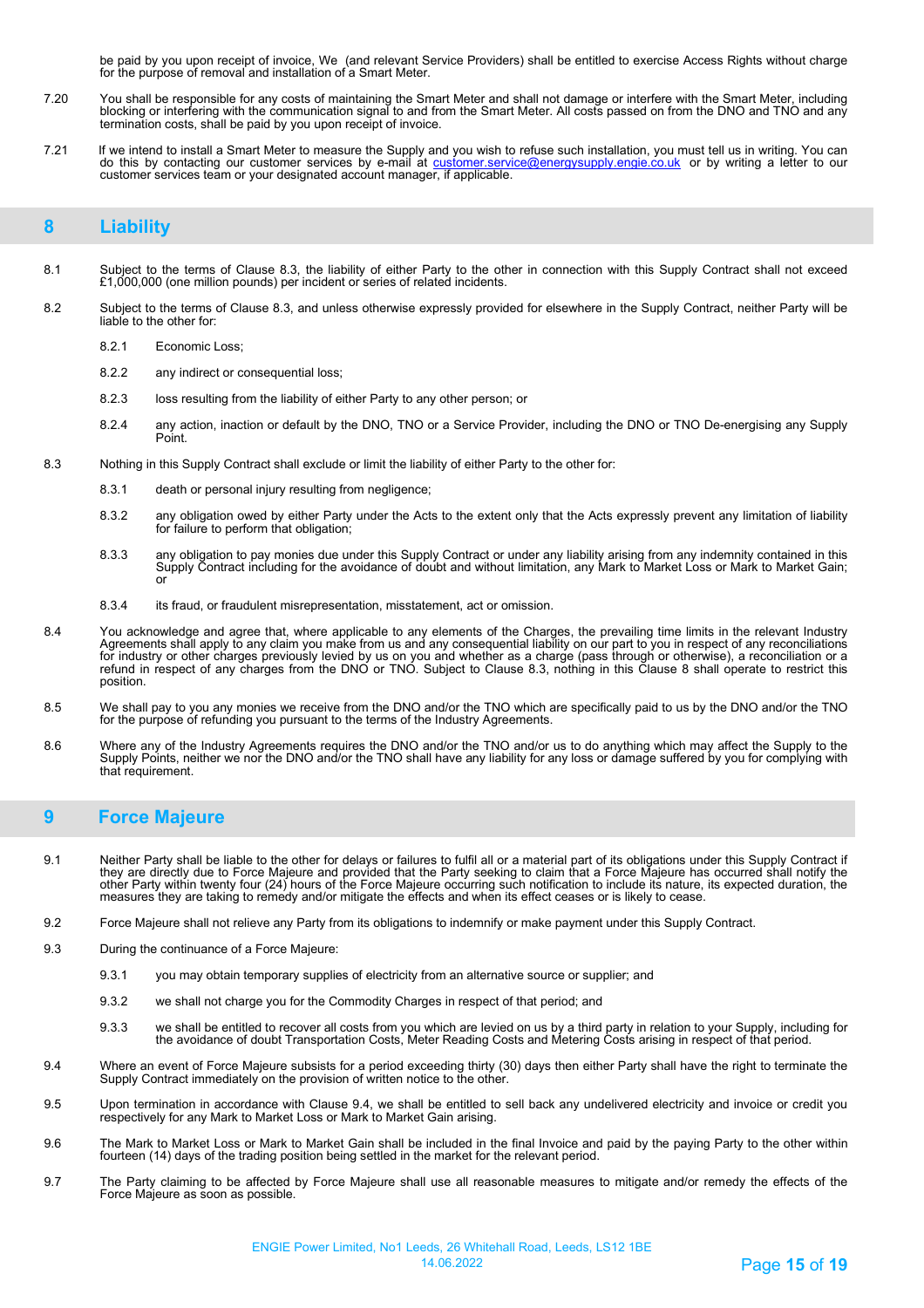#### **Suspension**

- 10.1 Your Supply may be interrupted or disrupted by the DNO and/or TNO.
- 10.2 You shall notify us of the content of any directions received from the DNO and/or the TNO requiring you to reduce or cease electricity consumption.
- 10.3 In the event that the circumstances set out in Clauses 10.1 and/or 10.2 apply, and/or you fail to comply with Clause 10.2 you shall indemnify us in respect of all costs, losses or expenses incurred by us as a result.
- 10.4 We shall not be liable to you for any loss or damage arising from:
	- 10.4.1 any Disconnection, De-energisation, discontinuance or restriction of the Supply by (a) us acting in accordance with Clause 10.2, unless this Disconnection, De-energisation, discontinuance or restriction is unlawful, or (b) the DNO and/or the TNO; or
	- 10.4.2 any action taken by you in consequence of any direction given or request made by us or the DNO and/or the TNO.

#### **Your right to Terminate for our breach**

- 10.5 You may terminate this Supply Contract upon written notice to us where:
	- 10.5.1 we are in material breach of any of our obligations under this Supply Contract, and such breach has a material adverse impact on your business and within fourteen (14) days following receipt of written notice from you of such breach we have not remedied the breach; or
	- 10.5.2 we become Insolvent (as such term is defined in Section 123 of the Insolvency Act 1986) or a receiver, administrator, administrative receiver or liquidator is, or applies to be, appointed over any of our assets or we enter into any arrangement with our creditors.

Following termination under this clause 10.5, we will sell all forward purchased electricity on the wholesale market and invoice or credit you respectively for any Mark to Market Loss or Mark to Market Gain arising as a result of such sell back. Such Mark to Market Loss or Mark to Market Gain shall be included in a final Invoice and paid by the paying Party to the other within fourteen (14) days of the trading position being settled in the market.

#### **Our right to terminate for your breach**

- 10.6 You shall be in breach of this Supply Contract and we shall be entitled to all or any combination of the remedies set out in Clause 10.7, at our absolute discretion, in the following circumstances:
	- 10.6.1 Notwithstanding the specific circumstances set out below, if you are in repeated or material breach of any of your obligations<br>under this Supply Contract (which shall include non-payment of a material sum of money)
	- 10.6.2 you default in paying amounts due to us by the Payment Date three (3) times in any twelve (12) month period;
	- 10.6.3 if the credit insurance policy, Security Deposit, or other form of credit support obtained on or before the Start Date, or put in place at any time during the Supply Period is withdrawn, reduced, amended, shortened, the terms are breached, or conditions which are unacceptable to us are applied, or if the credit standing, rating or scoring given to you by our credit insurer or such other credit reference agency we use from time to time to assess your creditworthiness is withdrawn, reduced, shortened or falls below a level which is acceptable to us or if there is any change in your ownership (whether direct or indirect) from that at the Signature Date which we consider, in our sole discretion, adversely affects your creditworthiness or standing;
	- 10.6.4 if we have been unable to register any Supply Point within forty (40) Working Days of the Start Date caused by you providing incorrect data;
	- 10.6.5 you become unable to pay your debts (as such term is defined in Section 123 of the Insolvency Act 1986) or a receiver, administrator, administrative receiver or liquidator is, or applies to be, appointed over any of your assets or you enter into any arrangement with your creditors, or where any such appointment or arrangement terminates or ceases;
	- 10.6.6 you unlawfully interfere with any Equipment or Meter Point; or
	- 10.6.7 the DNO and/or the TNO is entitled to and/or has already acted pursuant to powers under any of the Acts to discontinue the Supply to you at any of the Supply Points.

#### **Consequences of Breach**

- 10.7 Where you are in breach of the Supply Contract in accordance with any of the provisions of Clause 10.6 then we shall be entitled to all or any combination of the following remedies:
	- 10.7.1 terminate this Supply Contract for any or all of the Supply Points under the Supply Contract immediately on written notice to you;
	- 10.7.2 arrange for the Supply Points (or any one or combination of the Supply Points) to be Disconnected or De-energised immediately (and we shall be entitled to exercise Access Rights in doing so) and while any breach persists we shall be<br>entitled to Disconnect or De-energise Supply Points on more than one occasion, together with being enti you the costs incurred in such Disconnections or De-energisations;
	- 10.7.3 sell any electricity forward purchased for delivery to any or all of the Supply Points after the date of the breach on the wholesale market;
	- 10.7.4 recover from you and be indemnified by you for all costs and losses incurred as a result of such breach including any Mark to Market Loss;
	- 10.7.5 invoke the take or compensate mechanism set out in Clause 6.31 but on a monthly basis, so that such calculation is not over the whole of the Supply Period but is instead on the basis of monthly Invoiced Consumption outside the Consumption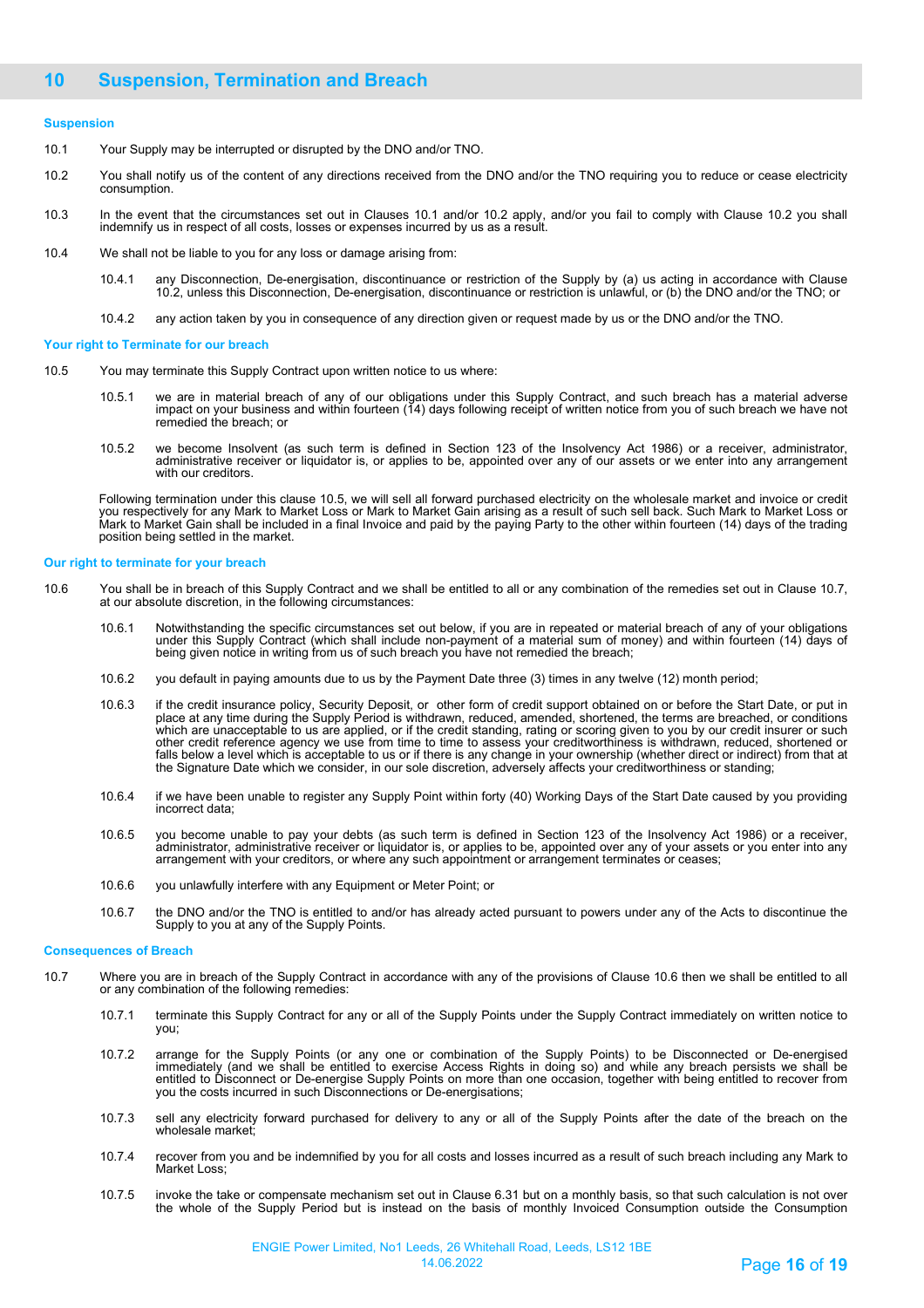Threshold for both the period of the Supply Contract prior to the breach and thereafter on an on-going monthly basis;

- 10.7.6 vary the Product Appendix so as to mitigate our risk, including by restricting your right to purchase forward until such time as any breach is remedied;
- 10.7.7 increase our Charges by a reasonable and proportionate amount (which may include placing you on our Default Contract Rates). In determining any such increase we will give consideration to potential and other increased risks and/or costs to us that may arise as a result of your breach;
- 10.7.8 invoice you on a weekly basis and the Invoicing Date shall automatically become the weekly anniversary of the date on which we issue a first invoice to you and the Payment Date shall be automatically amended to the date seven (7) days after the Invoicing Date;
- 10.7.9 invoice you in advance of your consumption, such invoice to be based on our reasonable estimate of your electricity consumption over a full month in advance of the start of the applicable consumption period to which that invoice relates, For the avoidance of doubt, we will then have the right to reconcile that invoice to your actual consumption of electricity following that consumption period; and
- 10.7.10 request a Security Deposit to be provided within ten (10) Working Days of such a request.
- 10.8 Where you fail to comply with Clause 4.1.5 you shall indemnify us in respect of all costs, losses or expenses incurred by us as a result of such breach.
- 10.9 The termination of this Supply Contract and/or the termination of the Supply to any Supply Point shall not affect any rights or obligations which may have accrued to either Party, the DNO and/or the TNO prior to the Termination Date.

#### **Removal of Authority to Supply**

- 10.10 In the following circumstances;
	- 10.10.1 any authorisation or consent granted pursuant to the provisions of the Acts or the Industry Agreements terminates, or is withdrawn, or is amended in a manner that materially affects our ability to perform our obligations; or
	- 10.10.2 any relevant Licence, permission or consent, which permits us to supply you with electricity, terminates or is revoked;
- 10.11 we shall be entitled at our discretion to:
	- 10.11.1 amend this Supply Contract to the extent possible and/or necessary to accommodate the change; or
	- 10.11.2 terminate the Supply Contract.
- 10.12 Following termination in the circumstances set out in Clauses 10.10 and 10.11;
	- 10.12.1 you shall use all reasonable endeavours to transfer your supply to an alternative Registered Supplier as soon as practicable; and
	- 10.12.2 we will be entitled to sell all forward purchased electricity on the wholesale market and invoice or credit you respectively for any Mark to Market Loss or Mark to Market Gain arising as a result of such sell back.
	- 10.12.3 The Mark to Market Loss or Mark to Market Gain detailed in Clause 10.12.2 shall be included in the final Invoice and paid by the paying Party to the other within fourteen (14) days of the trading position being settled in the market.

#### **Resumption of Supply**

10.13 Where a Supply Point has been Disconnected or De-energised, we will resume any Supply provided you pay us in advance for (i) all reconnection or re-energisation charges; and (ii) any other costs which we notify you will be reasonably incurred by us and all other<br>conditions are met (iii) and outstanding sums are paid to us in full.

## **11 General Terms**

- 11.1 We may keep a record of e-mails and any messages you or we send and record telephone conversations.
- 11.2 The Parties shall not, at any time during or after the Supply Period, divulge to any person other than any of its or their respective (i) advisers, officers or employees who require the same to enable them to properly carry out their duties, and/or (ii) banks, funders or professional representatives, any of the contents of this Supply Contract or any other confidential information, trade secrets or information whose disclosure is likely to adversely affect a Party's commercial or economic interests, without the written consent of the other Party other than to the extent:
	- 11.2.1 required by law except where disclosure is in response to a request for information made to you under either the Freedom of Information Act 2000 (FOI) or the Environmental Information Regulations 2004 (EIR) (an **"information request"**); or
	- 11.2.2 it is already in the public domain other than by reason of a breach of contract.

Notwithstanding the foregoing, where you appointed a broker to represent you pursuant to entering into this Supply Contract, you consent to us notifying such broker where (i) you are in default hereunder, (ii) we receive a request from you, or a party purporting to represent you, that there will be or has been a change of tenancy/occupancy, or (iii) the Supply Contract terminates (howsoever determined). Furthermore, if you elected to register such broker to use our customer portal, You shall be liable for all acts and omissions of such broker, and You shall be responsible at all times for the consequences of sharing and updating login details with the broker, or removal thereof.

11.3 If you receive an information request and your response might include disclosing any of the details of this Supply Contract or any of our information (without prejudice to Clause 11.2), you shall prior to disclosure notify us immediately and apply all relevant exemptions permissible under the FOI or the EIR (as applicable) to resist disclosure.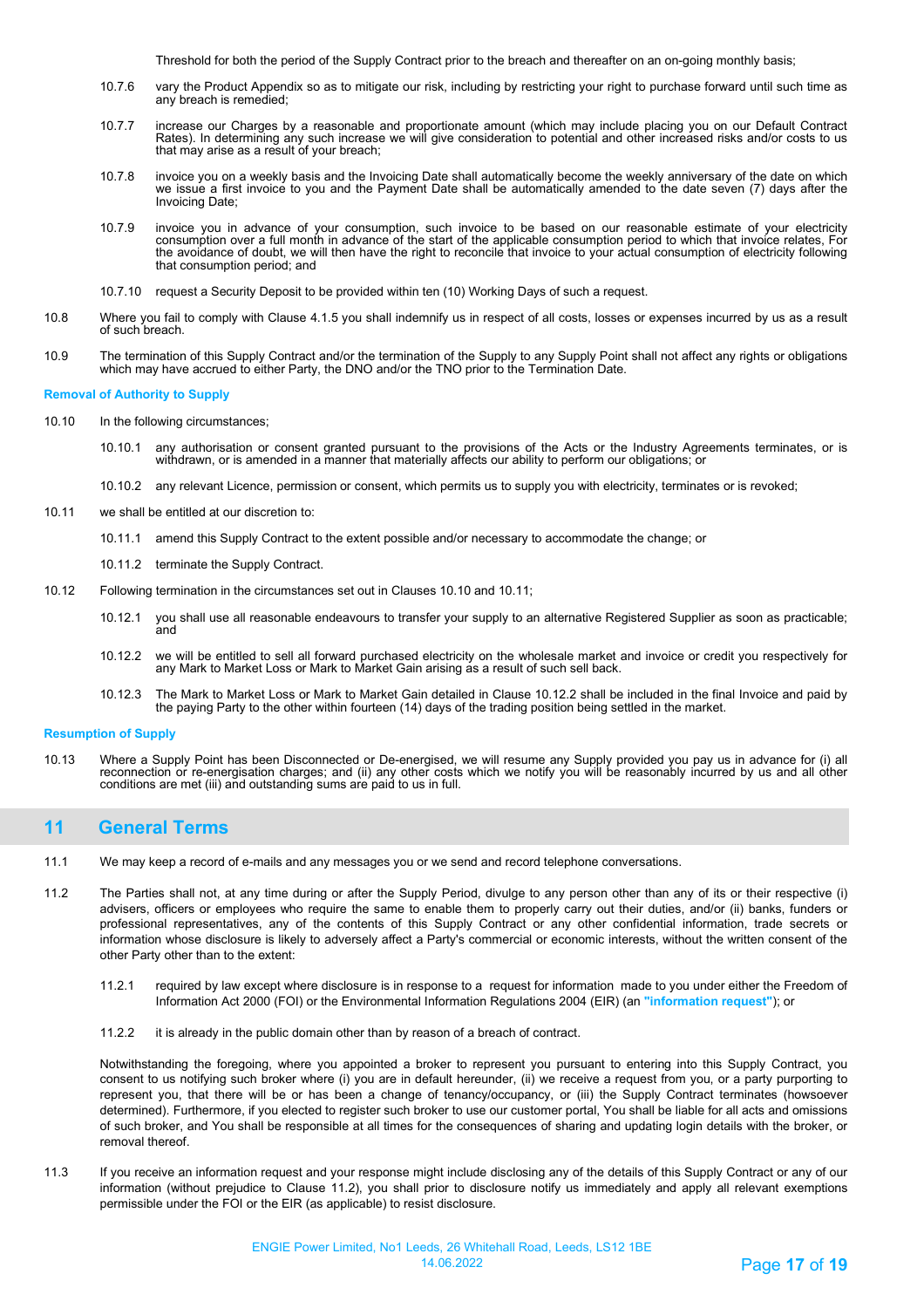- 11.4 You agree and consent to us instructing and undertaking, prior to or at any time during the Supply Period:
	- 11.4.1 searches at any licensed credit reference agency for publicly held information on your business, or in the case of you being a sole trader or a partner in an unregistered partnership, also information held on you personally; and
	- 11.4.2 searches at any fraud prevention agency for information on your business, or in the case of you being a sole trader or a partner in an unregistered partnership, also information held on you personally; and

11.4.3 searches by any other third parties for the purpose of facilitating our collection of debt due from you under the terms of the Supply Contract.

- 11.5 We may at any time assign or hold on trust for any person our interest in the whole or any part of this Supply Contract including all rights; you shall not assign or hold on trust for any person the whole or any part of this Supply Contract without our prior written consent, such consent not to be unreasonably withheld or delayed.
- 11.6 You acknowledge and agree that we may revise the terms of your Product Appendix to reflect any industry changes.
- 11.7 Subject to the provisions of Clause 12, this Supply Contract does not create any right enforceable by any person who is not a Party.
- 11.8 No waiver by a Party of any default by the other shall operate or be binding unless made in writing.
- 11.9 If any provision of this Supply Contract shall be declared invalid, unenforceable or illegal it shall not prejudice or affect the remaining provisions of this Supply Contract, which shall continue in full force and effect.
- 11.10 Unless otherwise set out in the Product Appendix, notice or communication required under this Supply Contract from you to us shall be by any one or more of the following methods and shall be deemed effective as set out below. Failure to comply with this Clause shall make any attempted written contact invalid:
	- 11.10.1 first class mail to "ENGIE Power Limited, No 1 Leeds, 26 Whitehall Road, Leeds, LS12 1BE" and for the commercial notices, being marked for the attention of "Contract Management" and for Legal notices marked for the attention of "Head of Legal Services. In each case notice is deemed effective two (2) Working Days after despatch; or
	- 11.10.2 recorded delivery to our registered office address detailed in Clause 11.10.1 above and for commercial notices marked for the attention of "Contract Management" and for Legal notices marked for the attention of "Head of Legal Services". In each case, notice is deemed effective two (2) Working Days after despatch; or
	- 11.10.3 email to the following email address – [customer.service@energysupply.engie.co.uk](mailto:customer.service@energysupply.engie.co.uk)  notice is deemed effective two (2) Working Days after despatch.
- 11.11 The Supply Contract constitutes the entire agreement between both Parties. We and you hereby acknowledge and agree that this Supply Contract has not been entered into in reliance on any representation, warranty or other undertaking and neither Party has any right or remedy in relation to any such representation, warranty, or other undertaking.
- 11.12 The rights and remedies provided for by this Supply Contract are exhaustive, and exclude and replace all substantive (but not procedural) contractual rights or remedies expressed or implied by law.
- 11.13 This Supply Contract shall be construed and governed by the laws of England and subject to the exclusive jurisdiction of the English Courts.
- 11.14 If any Party wishes to pursue a dispute with the other then where mediation is agreed the procedures of the Centre for Dispute Resolution shall apply or where arbitration is agreed, the Rules of the London Court of Arbitration shall apply.
- 11.15 We may issue a revised Supply Contract to you to the extent reasonably required to take into account any changes to the Acts, Industry Agreements or other statutory, regulatory, or common law provisions which are applicable to the electricity supply industry as a whole.
- 11.16 Any Supply Point that has a direct connection to the TNO will be governed by the applicable industry codes and terms of your connection agreement with the TNO.
- 11.17 Any Supply Point that falls within an Independent Network and any terms and definitions contained within this Supply Contract relating to such Supply Point shall be dealt with in accordance with the Industry Agreements.
- 11.18 Both Parties accept the terms of and agree that they are bound by and will comply with all relevant legislation, including the Bribery Act 2010.
- 11.19 To the extent necessary for compliance with (i) paragraph 7 of condition 12A of the Standard Conditions of the Electricity Supply Licence and (ii) paragraph 8 of condition 12A of the Standard Conditions of Gas Supply Licence in relation to implementation of Theft Risk Assessment Service (as such term is defined in Section 25 of the Distribution Connection and Use of System Agreement (ELEC) / Schedule 34 of the Supply Point Administration Agreement (GAS) ) arrangements to facilitate the prevention, detection and investigation of energy theft, we shall be obliged and entitled to retain and Process any Personal Data (as such terms are defined in the Data Protection Act 2018) we hold on you and to disclose this Personal Data to the said Theft Risk Assessment Service, if required to do so, and by your acceptance of these Terms and Conditions you consent to such retention and disclosure. You shall grant us, our Service Providers or any other relevant party, Access Rights to enable them to investigate any theft or suspected theft of electricity. Furthermore, where there has been theft, or suspected theft, of electricity, this will be charged to and recovered from you on the next